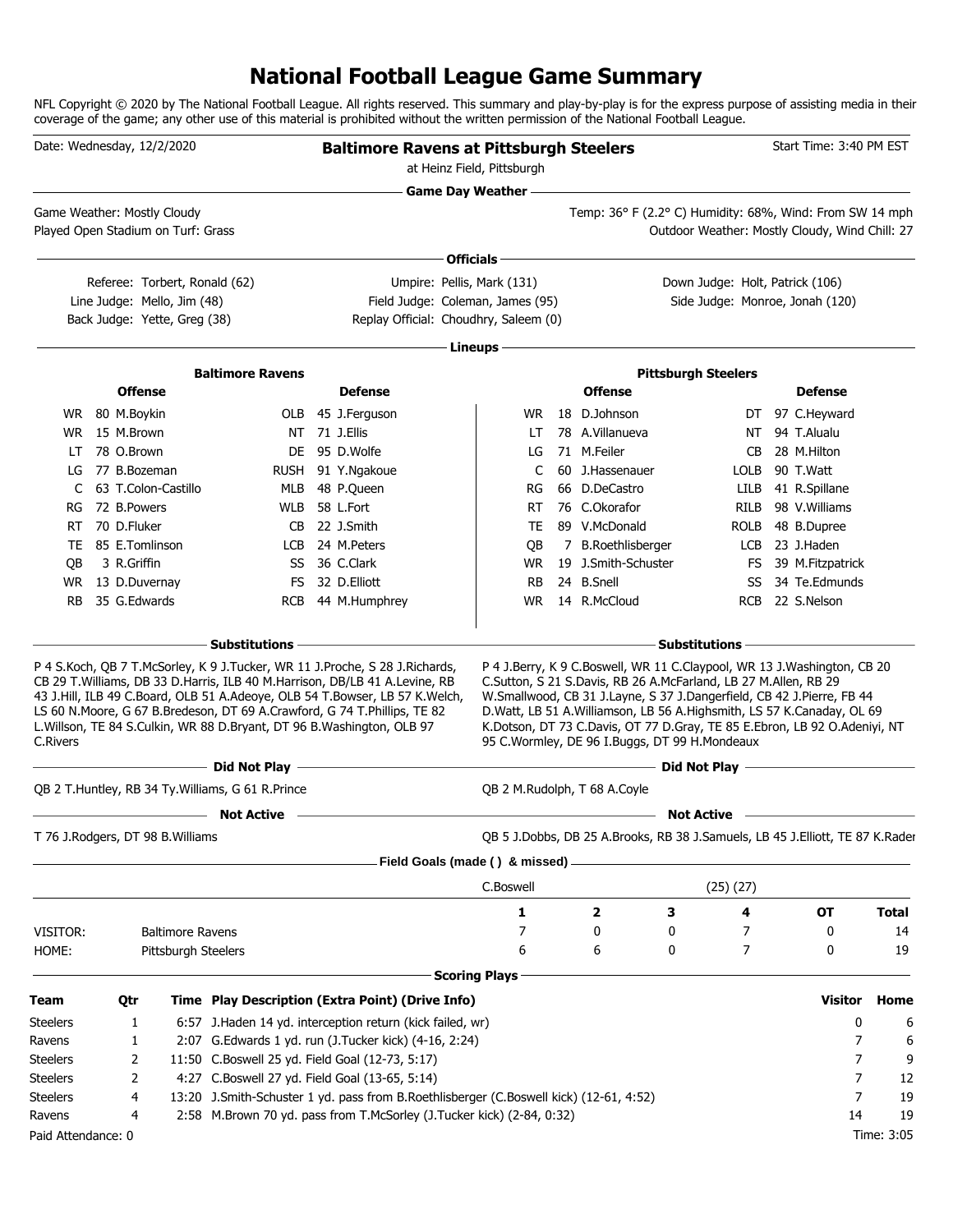# **Final Individual Statistics**

|                           |                                              |            | <b>Baltimore Ravens</b> |                   |              |                |              |                    |                         |           |                        |           | <b>Pittsburgh Steelers</b> |                |             |                |                    |           |
|---------------------------|----------------------------------------------|------------|-------------------------|-------------------|--------------|----------------|--------------|--------------------|-------------------------|-----------|------------------------|-----------|----------------------------|----------------|-------------|----------------|--------------------|-----------|
| <b>RUSHING</b>            |                                              |            |                         | <b>ATT</b>        | <b>YDS</b>   | <b>AVG</b>     | LG           | <b>TD</b>          | <b>RUSHING</b>          |           |                        |           |                            | <b>ATT</b>     | <b>YDS</b>  | <b>AVG</b>     | LG                 | <b>TD</b> |
| R.Griffin                 |                                              |            |                         | $\overline{7}$    | 68           | 9.7            | 39           | 0                  | <b>B.Snell</b>          |           |                        |           |                            | 16             | 60          | 3.8            | 13                 | 0         |
| J.Hill                    |                                              |            |                         | 9                 | 35           | 3.9            | 19           | 0                  | A.McFarland             |           |                        |           |                            | 3              | 9           | 3.0            | 3                  | 0         |
| T.McSorley                |                                              |            |                         | 3                 | 16           | 5.3            | 9            | 0                  | <b>B.Roethlisberger</b> |           |                        |           |                            | 1              | $-1$        | $-1.0$         | $-1$               | 0         |
| G.Edwards                 |                                              |            |                         | 9                 | 10           | 1.1            | 6            | 1                  |                         |           |                        |           |                            |                |             |                |                    |           |
| Total                     |                                              |            |                         | 28                | 129          | 4.6            | 39           | 1                  | Total                   |           |                        |           |                            | 20             | 68          | 3.4            | 13                 | 0         |
| <b>PASSING</b>            |                                              | <b>ATT</b> | <b>CMP</b>              | <b>YDS</b>        | SK/YD TD     |                | LG IN        | <b>RT</b>          | <b>PASSING</b>          |           |                        | ATT       | <b>CMP</b>                 | <b>YDS</b>     | SK/YD TD    |                | LG IN              | <b>RT</b> |
| R.Griffin                 |                                              | 12         | 7                       | 33                | 3/20         | 0              | 8<br>1       | 28.5               | <b>B.Roethlisberger</b> |           |                        | 51        | 36                         | 266            | 0/0         | $\mathbf{1}$   | 27<br>$\mathbf{1}$ | 81.0      |
| T.McSorley                |                                              | 6          | 2                       | 77                | 0/0          | 1<br>70        |              | $0$ 121.5          |                         |           |                        |           |                            |                |             |                |                    |           |
| Total                     |                                              | 18         | 9                       | 110               | 3/20         | 70<br>1        | $\mathbf{1}$ | 64.6               | Total                   |           |                        | 51        | 36                         | 266            | 0/0         | $\mathbf{1}$   | 27<br>1            | 81.0      |
| <b>PASS RECEIVING</b>     |                                              |            | <b>TAR</b>              | <b>REC</b>        | <b>YDS</b>   | <b>AVG</b>     | LG           | TD                 |                         |           | <b>PASS RECEIVING</b>  |           | TAR                        | <b>REC</b>     | <b>YDS</b>  | <b>AVG</b>     | LG                 | TD        |
| M.Brown                   |                                              |            | 8                       | 4                 | 85           | 21.3           | 70           | 1                  | D.Johnson               |           |                        |           | 13                         | 8              | 46          | 5.8            | 11                 | 0         |
| D.Duvernay                |                                              |            | 3                       | 3                 | 20           | 6.7            | 8            | 0                  | J.Smith-Schuster        |           |                        |           | 9                          | 8              | 37          | 4.6            | 11                 | 1         |
| J.Hill                    |                                              |            | 2                       | 2                 | 5            | 2.5            | 6            | 0                  | E.Ebron                 |           |                        |           | 11                         | 7              | 54          | 7.7            | 27                 | 0         |
| D.Bryant                  |                                              |            | 2                       | 0                 | 0            | 0.0            | 0            | 0                  | C.Claypool              |           |                        |           | 9                          | 6              | 52          | 8.7            | 22                 | 0         |
| L.Willson                 |                                              |            | 2                       | 0                 | 0            | 0.0            | 0            | 0                  | <b>B.Snell</b>          |           |                        |           | 4                          | 3              | 33          | 11.0           | 13                 | 0         |
| J.Proche                  |                                              |            | $\mathbf{1}$            | $\mathbf{0}$      | 0            | 0.0            | 0            | 0                  | J.Washington            |           |                        |           | 3                          | $\overline{2}$ | 19          | 9.5            | 16                 | 0         |
|                           |                                              |            |                         |                   |              |                |              |                    | A.McFarland             |           |                        |           | 1                          | 1              | 17          | 17.0           | 17                 | 0         |
|                           |                                              |            |                         |                   |              |                |              |                    | R.McCloud               |           |                        |           | 1                          | 1              | 8           | 8.0            | 8                  | 0         |
| Total                     |                                              |            | 18                      | 9                 | 110          | 12.2           | 70           | 1                  | Total                   |           |                        |           | 51                         | 36             | 266         | 7.4            | 27                 | 1         |
| <b>INTERCEPTIONS</b>      |                                              |            |                         | <b>NO</b>         | <b>YDS</b>   | <b>AVG</b>     | LG           | TD                 |                         |           | <b>INTERCEPTIONS</b>   |           |                            | <b>NO</b>      | <b>YDS</b>  | <b>AVG</b>     | LG                 | TD        |
| T.Bowser                  |                                              |            |                         | 1                 | 11           | 11.0           | 11           | 0                  | J.Haden                 |           |                        |           |                            | 1              | 14          | 14.0           | 14                 | 1         |
| Total                     |                                              |            |                         | 1                 | 11           | 11.0           | 11           | 0                  | Total                   |           |                        |           |                            | 1              | 14          | 14.0           | 14                 | 1         |
| <b>PUNTING</b>            |                                              | NO         | <b>YDS</b>              | <b>AVG</b>        | <b>NET</b>   | TB             | <b>IN20</b>  | LG                 | <b>PUNTING</b>          |           |                        | <b>NO</b> | <b>YDS</b>                 | <b>AVG</b>     | <b>NET</b>  | TB             | <b>IN20</b>        | LG        |
| S.Koch                    |                                              | 7          | 321                     | 45.9              | 45.0         | 0              | 3            | 58                 | J.Berry                 |           |                        | 4         | 177                        | 44.3           | 42.0        | 0              | 2                  | 56        |
| Total                     |                                              | 7          | 321                     | 45.9              | 45.0         | 0              | 3            | 58                 | Total                   |           |                        | 4         | 177                        | 44.3           | 42.0        | 0              | 2                  | 56        |
| <b>PUNT RETURNS</b>       |                                              |            | NO                      | <b>YDS</b>        | <b>AVG</b>   | FC             | LG           | TD                 | <b>PUNT RETURNS</b>     |           |                        |           | <b>NO</b>                  | <b>YDS</b>     | AVG         | FC             | LG                 | TD        |
| J.Proche                  |                                              |            | 2                       | 9                 | 4.5          | $\overline{2}$ | 9            | 0                  | R.McCloud               |           |                        |           | 2                          | 6              | 3.0         | 3              | 6                  | 0         |
|                           |                                              |            |                         |                   |              |                |              |                    | [DOWNED]                |           |                        |           | 1                          | 0              | 0.0         | 0              | 0                  | 0         |
|                           |                                              |            |                         |                   |              |                |              |                    |                         |           | [OUT OF BOUNDS]        |           | 1                          | 0              | 0.0         | 0              | 0                  | 0         |
| Total                     |                                              |            | 2                       | 9                 | 4.5          | 2              | 9            | 0                  | Total                   |           |                        |           | 2                          | 6              | 3.0         | 3              | 6                  | 0         |
|                           | <b>KICKOFF RETURNS</b>                       |            | <b>NO</b>               | <b>YDS</b>        | <b>AVG</b>   | FC             | LG           | TD                 |                         |           | <b>KICKOFF RETURNS</b> |           | <b>NO</b>                  | <b>YDS</b>     | <b>AVG</b>  | <b>FC</b>      | LG                 | ΤŊ        |
| D.Duvernay<br>[TOUCHBACK] |                                              |            | $\overline{2}$<br>3     | 44<br>$\mathbf 0$ | 22.0<br>0.0  | 0<br>0         | 26<br>0      | 0<br>0             | R.McCloud               |           |                        |           | 3                          | 52             | 17.3        | $\mathbf 0$    | 26                 | 0         |
| Total                     |                                              |            | $\overline{2}$          | 44                | 22.0         | 0              | 26           | 0                  | Total                   |           |                        |           | 3                          | 52             | 17.3        | 0              | 26                 | 0         |
|                           | <b>Baltimore Ravens</b>                      |            |                         |                   |              |                |              |                    |                         |           |                        |           |                            |                |             |                |                    |           |
|                           | <b>FUMBLES</b>                               |            |                         |                   | <b>FUM</b>   | <b>LOST</b>    |              | <b>OWN-REC YDS</b> |                         | <b>TD</b> | <b>FORCED</b>          |           | <b>OPP-REC</b>             | <b>YDS</b>     | TD          | <b>OUT-BDS</b> |                    |           |
|                           | R.Griffin                                    |            |                         |                   | $\mathbf{1}$ | 1              |              | 0                  | 0                       | 0         | 0                      |           | $\Omega$                   | $\Omega$       | 0           |                | 0                  |           |
|                           | M.Humphrey                                   |            |                         |                   | 0            | 0              |              | 0                  | 0                       | 0         | 2                      |           | 0                          | 0              | 0           |                | 0                  |           |
|                           | D.Harris                                     |            |                         |                   | 0            | 0              |              | 0                  | 0                       | 0         | 1                      |           | 0                          | 0              | 0           |                | 0                  |           |
|                           | A.Levine                                     |            |                         |                   | 0            | 0              |              | 0                  | 0                       | 0         | 0                      |           | 1                          | 0              | 0           |                | 0                  |           |
|                           | Total                                        |            |                         |                   | $\mathbf{1}$ | 1              |              | 0                  | 0                       | 0         | 3                      |           | $\mathbf{1}$               | 0              | 0           |                | 0                  |           |
|                           | <b>Pittsburgh Steelers</b><br><b>FUMBLES</b> |            |                         |                   | <b>FUM</b>   | <b>LOST</b>    |              | <b>OWN-REC YDS</b> |                         | <b>TD</b> | <b>FORCED</b>          |           | <b>OPP-REC</b>             | <b>YDS</b>     | TD          | <b>OUT-BDS</b> |                    |           |
|                           | D.Johnson                                    |            |                         |                   | $\mathbf{1}$ | $\mathbf 0$    |              | 0                  | 0                       | 0         | $\mathbf 0$            |           | $\mathbf{0}$               | 0              | $\mathbf 0$ |                | $\mathbf{1}$       |           |
|                           | R.McCloud                                    |            |                         |                   | 1            | 1              |              | 0                  | 0                       | 0         | 0                      |           | 0                          | 0              | 0           |                | 0                  |           |
|                           | J.Smith-Schuster                             |            |                         |                   | $\mathbf{1}$ | 0              |              | 0                  | 0                       | 0         | 0                      |           | 0                          | 0              | 0           |                | $\mathbf{1}$       |           |
|                           | V.Williams                                   |            |                         |                   | 0            | 0              |              | 0                  | 0                       | 0         | 0                      |           | 1                          | 0              | 0           |                | 0                  |           |
|                           | Total                                        |            |                         |                   | 3            | $\mathbf{1}$   |              | 0                  | 0                       | 0         | $\mathbf{0}$           |           | $\mathbf{1}$               | 0              | 0           |                | 2                  |           |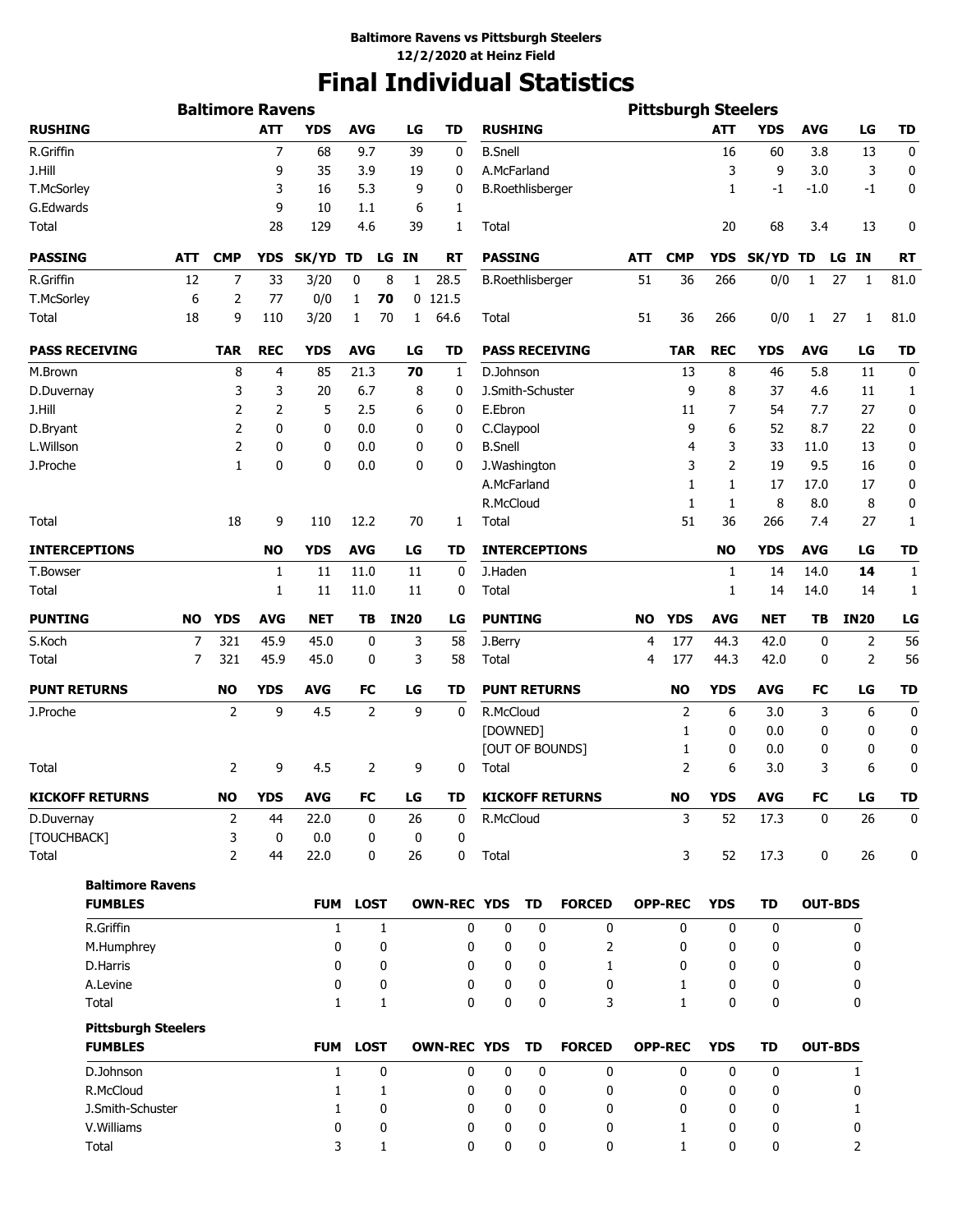# **Final Team Statistics**

|                                                      | <b>Visitor</b> | Home            |
|------------------------------------------------------|----------------|-----------------|
|                                                      | <b>Ravens</b>  | <b>Steelers</b> |
| <b>TOTAL FIRST DOWNS</b>                             | 10             | 22              |
| By Rushing                                           | 8              | 5               |
| By Passing                                           | 1              | 16              |
| <b>By Penalty</b>                                    | 1              | $\mathbf{1}$    |
| THIRD DOWN EFFICIENCY                                | 3-13-23%       | 6-14-43%        |
| <b>FOURTH DOWN EFFICIENCY</b>                        | 1-1-100%       | $0 - 2 - 0%$    |
| <b>TOTAL NET YARDS</b>                               | 219            | 334             |
| Total Offensive Plays (inc. times thrown passing)    | 49             | 71              |
| Average gain per offensive play                      | 4.5            | 4.7             |
| <b>NET YARDS RUSHING</b>                             | 129            | 68              |
| <b>Total Rushing Plays</b>                           | 28             | 20              |
| Average gain per rushing play                        | 4.6            | 3.4             |
| Tackles for a loss-number and yards                  | 4-6            | $1 - 2$         |
| <b>NET YARDS PASSING</b>                             | 90             | 266             |
| Times thrown - yards lost attempting to pass         | $3 - 20$       | $0 - 0$         |
| Gross yards passing                                  | 110            | 266             |
| <b>PASS ATTEMPTS-COMPLETIONS-HAD INTERCEPTED</b>     | $18 - 9 - 1$   | $51 - 36 - 1$   |
| Avg gain per pass play (inc.# thrown passing)        | 4.3            | 5.2             |
| <b>KICKOFFS Number-In End Zone-Touchbacks</b>        | $3 - 1 - 0$    | $5 - 3 - 3$     |
| <b>PUNTS Number and Average</b>                      | $7 - 45.9$     | $4 - 44.3$      |
| <b>Had Blocked</b>                                   | 0              | $\mathbf 0$     |
| <b>FGs - PATs Had Blocked</b>                        | $0-0$          | $0 - 0$         |
| <b>Net Punting Average</b>                           | 45.0           | 42.0            |
| <b>TOTAL RETURN YARDAGE (Not Including Kickoffs)</b> | 20             | 20              |
| No. and Yards Punt Returns                           | $2 - 9$        | $2 - 6$         |
| No. and Yards Kickoff Returns                        | $2 - 44$       | $3 - 52$        |
| No. and Yards Interception Returns                   | $1 - 11$       | $1 - 14$        |
| <b>PENALTIES Number and Yards</b>                    | $7 - 86$       | $5 - 40$        |
| <b>FUMBLES Number and Lost</b>                       | $1 - 1$        | $3 - 1$         |
| <b>TOUCHDOWNS</b>                                    | $\overline{c}$ | 2               |
| Rushing                                              | 1              | 0               |
| Passing                                              | 1              | $\mathbf{1}$    |
| Interceptions                                        | 0              | 1               |
| <b>EXTRA POINTS Made-Attempts</b>                    | $2 - 2$        | $1 - 2$         |
| Kicking Made-Attempts                                | $2 - 2$        | $1 - 2$         |
| <b>FIELD GOALS Made-Attempts</b>                     | $0-0$          | $2 - 2$         |
| <b>RED ZONE EFFICIENCY</b>                           | 1-2-50%        | 1-4-25%         |
| <b>GOAL TO GO EFFICIENCY</b>                         | 1-2-50%        | 1-4-25%         |
| <b>SAFETIES</b>                                      | 0              | 0               |
| <b>FINAL SCORE</b>                                   | 14             | 19              |
| TIME OF POSSESSION                                   | 26:21          | 33:39           |
|                                                      |                |                 |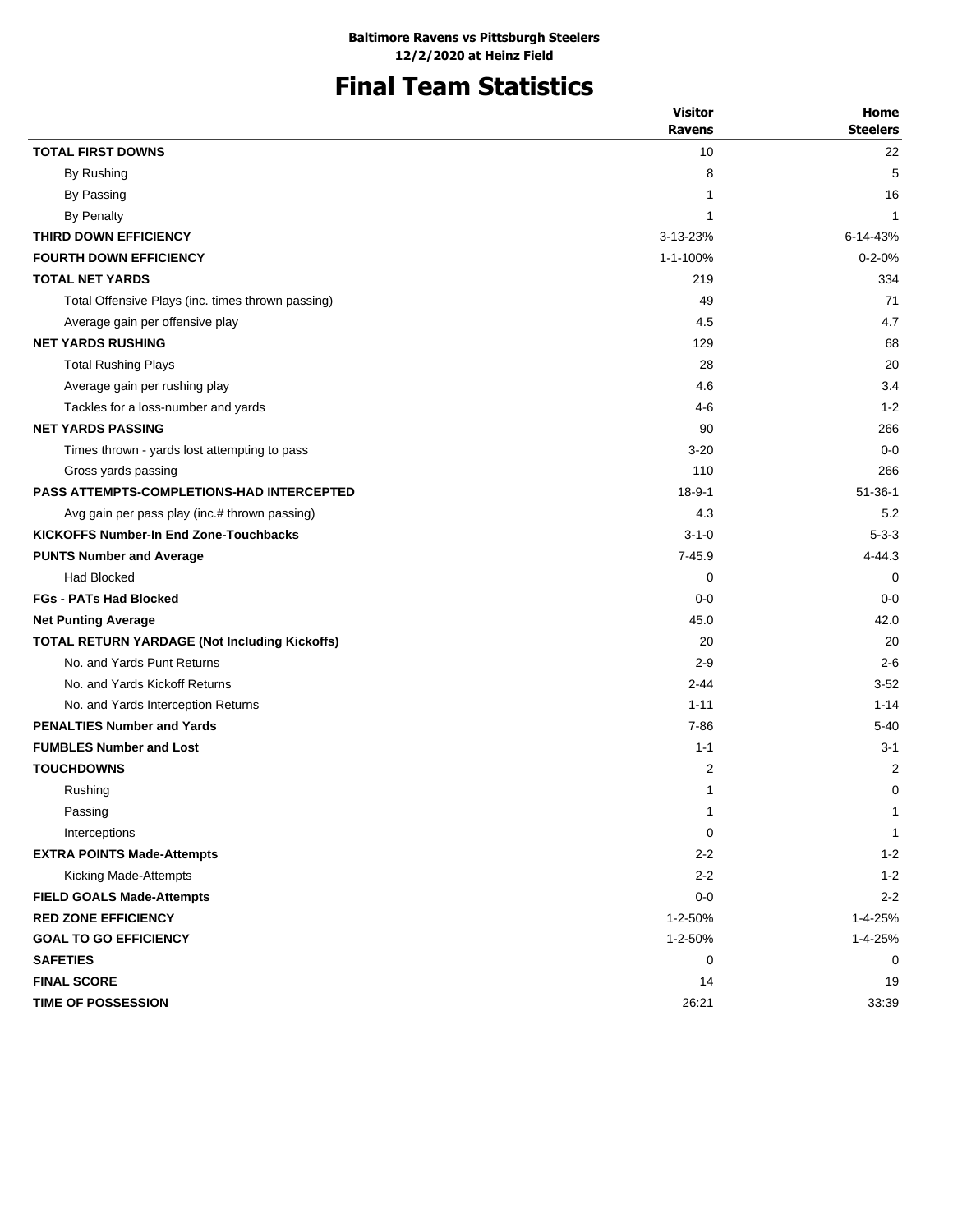# **Ball Possession And Drive Chart**

#### **Baltimore Ravens**

| #  | Time<br>Recd | Time<br>Lost | <b>Time How Ball</b><br><b>Poss Obtained</b> | <b>Drive</b><br>Began | #<br><b>Play</b> | Yds<br>Gain | Yds<br>Pen | Net<br>Yds | 1st<br>Down  | Last<br><b>Scrm</b> | <b>How Given</b><br>Up |
|----|--------------|--------------|----------------------------------------------|-----------------------|------------------|-------------|------------|------------|--------------|---------------------|------------------------|
|    | 15:00        | 12:42        | 2:18 Kickoff                                 | <b>BLT 35</b>         | 3                | 5           | 0          | 5          | 0            | <b>BLT 40</b>       | Punt                   |
|    | 11:44        | 11:40        | $0:04$ Punt                                  | <b>BLT 25</b>         |                  | $-3$        | 0          | $-3$       | 0            | <b>BLT 25</b>       | Fumble                 |
| 3  | 8:22         | 6:57         | 1:25 Interception                            | BLT <sub>6</sub>      | 3                | 6           | 0          | 6          | 0            | <b>BLT 12</b>       | Interception           |
| 4  | 6:57         | 4:31         | 2:26 Kickoff                                 | <b>BLT 33</b>         | 3                | 3           | -10        | $-7$       | 0            | <b>BLT 26</b>       | Punt                   |
| 5  | 4:31         | 2:07         | 2:24 Fumble                                  | PIT 16                | 4                | 21          | $-5$       | 16         |              | $*$ PIT 1           | Touchdown              |
| 6  | 11:50        | 9:41         | 2:09 Kickoff                                 | <b>BLT 25</b>         | 3                | 3           | 0          | 3          | $\mathbf{0}$ | <b>BLT 28</b>       | Punt                   |
| 7  | 4:27         | 0:00         | 4:27 Kickoff                                 | <b>BLT 25</b>         | 11               | 69          | 5          | 74         | 3            | $*$ PIT 1           | End of Half            |
| 8  | 13:26        | 9:03         | 4:23 Downs                                   | <b>BLT 37</b>         | 6                | 19          | 5.         | 24         | 2            | <b>PIT 39</b>       | Punt                   |
| 9  | 5:27         | 3:12         | $2:15$ Punt                                  | <b>BLT 20</b>         | 3                | -5          | 0          | $-5$       | 0            | <b>BLT 15</b>       | Punt                   |
| 10 | 13:20        | 11:30        | 1:50 Kickoff                                 | <b>BLT 25</b>         | 3                | 8           | 0          | 8          | 0            | <b>BLT 33</b>       | Punt                   |
| 11 | 7:21         | 5:13         | 2:08 Punt                                    | <b>BLT 14</b>         |                  | 14          | 0          | 14         |              | <b>BLT 28</b>       | Punt                   |
| 12 | 3:30         | 2:58         | $0:32$ Punt                                  | <b>BLT 16</b>         | 2                | 79          | 5          | 84         | 2            | <b>BLT 30</b>       | Touchdown              |

(345) Average BLT 29

#### **Pittsburgh Steelers**

| #  | Time<br>Recd | Time<br>Lost | <b>Time How Ball</b><br><b>Poss Obtained</b> | <b>Drive</b><br>Began | #<br><b>Play</b> | Yds<br>Gain | Yds<br>Pen | Net<br>Yds | 1st.<br>Down | Last<br>Scrm  | <b>How Given</b><br>Up |
|----|--------------|--------------|----------------------------------------------|-----------------------|------------------|-------------|------------|------------|--------------|---------------|------------------------|
|    | 12:42        | 11:44        | 0:58 Punt                                    | <b>PIT 18</b>         | 3                | 5           | 0          | 5          | 0            | <b>PIT 23</b> | Punt                   |
|    | 11:40        | 8:22         | 3:18 Fumble                                  | <b>BLT 22</b>         | 6                | 21          | 0          | 21         |              | $*$ BLT 1     | Interception           |
| 3  | 2:07         | 11:50        | 5:17 Kickoff                                 | <b>PIT 20</b>         | 12               | 73          | 0          | 73         | 4            | $*$ BLT 7     | Field Goal             |
| 4  | 9:41         | 4:27         | 5:14 Punt                                    | <b>PIT 26</b>         | 13               | 65          | $\Omega$   | 65         | 4            | $*$ BLT 9     | Field Goal             |
| 5. | 15:00        | 13:26        | 1:34 Kickoff                                 | <b>PIT 19</b>         | 4                | 8           | 36         | 44         |              | <b>BLT 37</b> | Downs                  |
| 6  | 9:03         | 5:27         | 3:36 Punt                                    | PIT <sub>4</sub>      | 5.               | 19          | 0          | 19         |              | <b>PIT 23</b> | Punt                   |
|    | 3:12         | 13:20        | 4:52 Punt                                    | <b>PIT 39</b>         | 12               | 61          | 0          | 61         | 6            | $*$ BLT 1     | Touchdown              |
| 8  | 11:30        | 7:21         | 4:09 Punt                                    | <b>PIT 21</b>         |                  | 35          | 0          | 35         | 2            | <b>BLT 44</b> | Punt                   |
| 9  | 5:13         | 3:30         | 1:43 Punt                                    | <b>PIT 30</b>         |                  | 5           | 0          | 5          | 0            | <b>PIT 35</b> | Punt                   |
| 10 | 2:58         | 0:00         | 2:58 Kickoff                                 | <b>PIT 13</b>         | 8                | 42          | 0          | 42         | 3            | <b>BLT 44</b> | End of Game            |

(268) Average PIT 27

|         | * inside opponent's 20                 |                    |      |      |                      |    |       |
|---------|----------------------------------------|--------------------|------|------|----------------------|----|-------|
|         | <b>Time of Possession by Quarter</b>   | 1st                | 2nd  | 3rd  | 4th                  | от | Total |
| Visitor | <b>Baltimore Ravens</b>                | 8:37               | 6:36 | 6:38 | 4:30                 |    | 26:21 |
| Home    | Pittsburgh Steelers                    | 6:23               | 8:24 | 8:22 | 10:30                |    | 33:39 |
|         | <b>Kickoff Drive No.-Start Average</b> | Ravens: 5 - BLT 29 |      |      | Steelers: 3 - PIT 17 |    |       |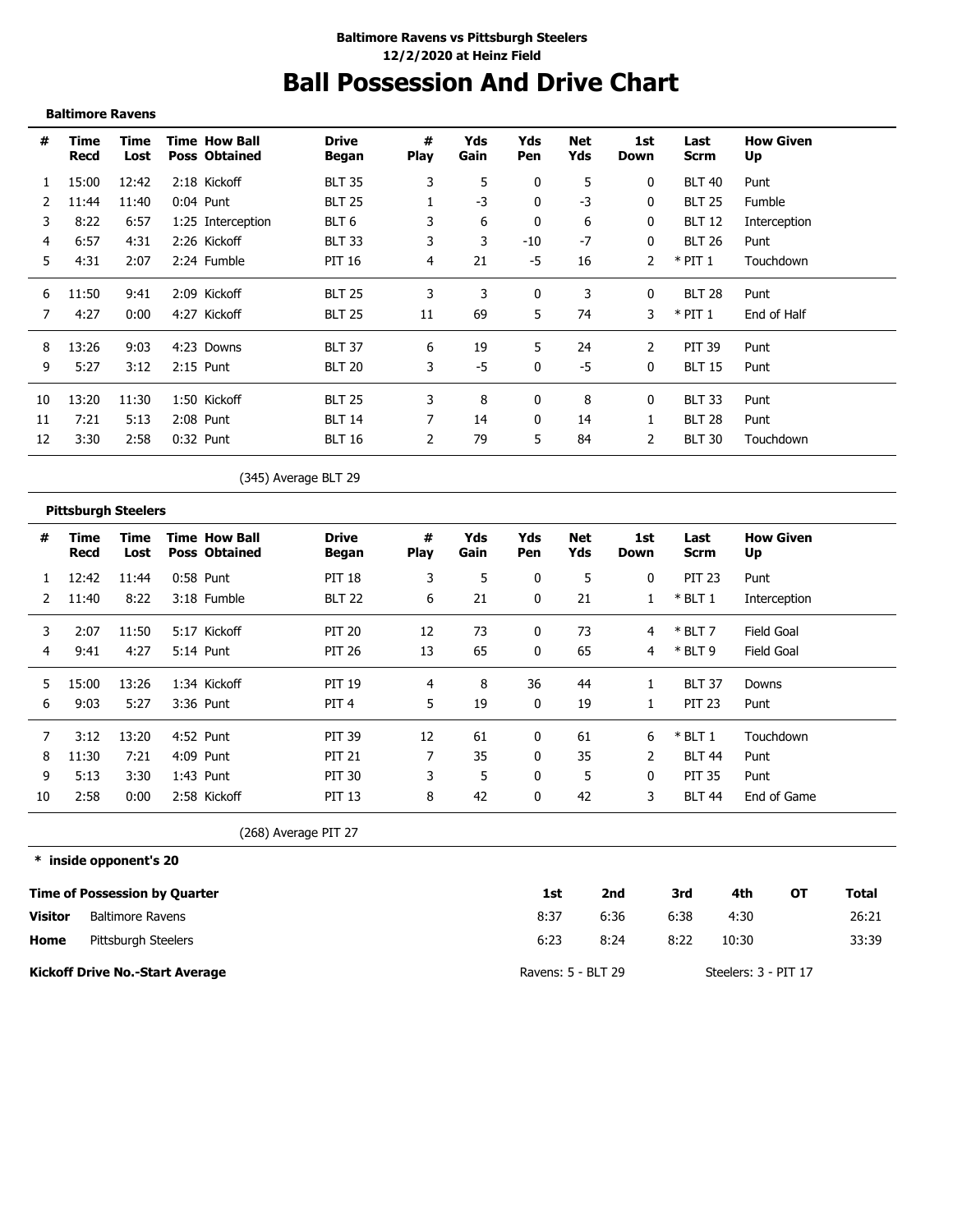## **Final Defensive Statistics**

| <b>Baltimore Ravens</b> |            |              |             |              | <b>Regular Defensive Plays</b> |            |   |              |           |              |           |            | <b>Special Teams</b> |    |    |           |            | <b>Misc</b> |              |           |
|-------------------------|------------|--------------|-------------|--------------|--------------------------------|------------|---|--------------|-----------|--------------|-----------|------------|----------------------|----|----|-----------|------------|-------------|--------------|-----------|
|                         | <b>TKL</b> | <b>AST</b>   | <b>COMB</b> | SK           | <b>YDS</b>                     | <b>TFL</b> | Q | ΙN           | <b>PD</b> | FF           | <b>FR</b> | <b>TKL</b> | <b>AST</b>           | FF | FR | <b>BL</b> | <b>TKL</b> | <b>AST</b>  | <b>FF</b>    | <b>FR</b> |
| C.Clark                 |            | 8            | 13          | 0            | 0                              |            |   | 0            | 0         |              | 0         | 0          | 0                    | 0  | 0  | 0         | O          |             | 0            | 0         |
| P.Queen                 |            | 3            | 8           | 0            | 0                              | 0          | 0 | 0            | 0         | 0            | 0         |            | 0                    | 0  | 0  | 0         | 0          | 0           | 0            | 0         |
| M.Humphrey              | 6          |              | 7           | 0            | 0                              | 0          | 0 | 0            | 2         |              | 0         | 0          | 0                    | 0  | 0  | 0         | 0          | 0           | 0            | 0         |
| D.Elliott               | 5          | 2            | 7           | 0            | 0                              | 0          | 0 | 0            | 0         | 0            | 0         | 0          | 0                    | 0  | 0  | 0         | 0          | 0           | 0            | 0         |
| M.Peters                | 6          | $\mathbf{0}$ | 6           | $\mathbf{0}$ | 0                              | 0          | 0 | 0            | 2         | 0            | 0         | 0          | 0                    | 0  | 0  | 0         | 0          | 0           | $\mathbf{0}$ | 0         |
| L.Fort                  |            | 3            | 6           | 0            | 0                              | 0          | 0 | 0            | 0         | $\mathbf{0}$ | 0         | 0          | 0                    | 0  | 0  | 0         | 0          | 0           | 0            | 0         |
| J.Ferguson              |            | 2            | 5           | 0            | 0                              | 0          |   | 0            | 0         | 0            | 0         | 0          | 0                    | 0  | 0  | 0         | 0          | 0           | 0            | 0         |
| T.Williams              |            |              | 4           | 0            | 0                              | 0          | 2 | 0            | 0         | 0            | 0         | 0          |                      | 0  | 0  | 0         | 0          | 0           | 0            | 0         |
| D.Wolfe                 |            | 3            | 4           | $\mathbf{0}$ | 0                              |            | 0 | 0            | 0         | $\mathbf{0}$ | 0         | 0          | 0                    | 0  | 0  | 0         | 0          | 0           | 0            | 0         |
| T.Bowser                |            | 3            | 3           | 0            | 0                              | 0          | 3 |              | 1         | 0            | 0         | 0          | 0                    | 0  | 0  | 0         | 0          | 0           | 0            | 0         |
| J.Smith                 |            | 0            |             | 0            | 0                              | 0          | 0 | 0            | 0         | 0            | 0         | 0          | 0                    | 0  | 0  | 0         | 0          | 0           | 0            | 0         |
| C.Board                 | 2          | 0            | 2           | 0            | 0                              | 0          | 0 | 0            | 0         | 0            | 0         | 0          | 0                    | 0  | 0  | 0         | 0          | 0           | 0            | 0         |
| D.Harris                |            | 0            |             | $\mathbf{0}$ | 0                              | 0          | 0 | $\mathbf{0}$ |           | $\mathbf{0}$ | 0         | 1          | 0                    |    | 0  | 0         | 0          | 0           | 0            | 0         |
| A.Crawford              |            |              |             | 0            | 0                              | 0          | 0 | 0            | 0         | 0            | 0         | 0          | 0                    | 0  | 0  | 0         | 0          | 0           | 0            | 0         |
| Y.Ngakoue               |            | 0            | 0           | 0            | 0                              | 0          | 0 | 0            |           |              | 0         | 0          | 0                    | 0  | 0  | 0         | 0          | 0           | 0            | 0         |
| M.Boykin                | 0          | 0            | 0           | 0            | 0                              | 0          | 0 | 0            | 0         | 0            | 0         | 1          | 0                    | 0  | 0  | 0         | 0          | 0           | 0            | 0         |
| J.Richards              | 0          | 0            | 0           | 0            | 0                              | 0          | 0 | 0            | 0         | 0            | 0         | 1          | 0                    | 0  | 0  | 0         | 0          | 0           | 0            | 0         |
| A.Levine                |            | 0            | 0           | 0            | 0                              | 0          | 0 | 0            | 0         | 0            | 0         | 0          |                      | 0  |    | 0         | 0          | 0           | 0            | 0         |
| Total                   | 42         | 27           | 69          | 0            | 0                              | 2          |   |              |           |              | 0         | 4          | 2                    |    |    | 0         | 0          | Ω           | Ω            | 0         |

#### **TKL = Tackle AST = Assist COMB = Combined QH=QB Hit IN = Interception PD = Pass Defense FF = Forced Fumble FR = Fumble Recovery**

| <b>Pittsburgh Steelers</b> |              |              |                |              | <b>Regular Defensive Plays</b> |              |              |    |           |           |           |              | <b>Special Teams</b> |              |           |              |            | <b>Misc</b>  |              |              |
|----------------------------|--------------|--------------|----------------|--------------|--------------------------------|--------------|--------------|----|-----------|-----------|-----------|--------------|----------------------|--------------|-----------|--------------|------------|--------------|--------------|--------------|
|                            | <b>TKL</b>   | <b>AST</b>   | <b>COMB</b>    | <b>SK</b>    | / YDS                          | <b>TFL</b>   | <b>OH</b>    | IN | <b>PD</b> | <b>FF</b> | <b>FR</b> | <b>TKL</b>   | <b>AST</b>           | <b>FF</b>    | <b>FR</b> | <b>BL</b>    | <b>TKL</b> | <b>AST</b>   | <b>FF</b>    | <b>FR</b>    |
| T.Watt                     | 4            | 3            | 7              | 2            | 12                             | 3            | 3            | 0  | 0         | 0         | 0         | 0            | 0                    | 0            | 0         | 0            | 0          | 0            | 0            | $\mathbf 0$  |
| R.Spillane                 | 6            | 0            | 6              | 0            | 0                              | 0            | 0            | 0  | 0         | 0         | 0         | 0            | 0                    | 0            | 0         | 0            | ŋ          | 0            | 0            | 0            |
| <b>B.Dupree</b>            | 5            | 0            | 5              | 0            | 0                              | 2            | 0            | 0  | 0         | 0         | 0         | 0            | 0                    | 0            | 0         | 0            | 0          | 0            | 0            | 0            |
| Te.Edmunds                 | 3            | 1            | 4              | 0            | 0                              | 0            | 0            | 0  | 0         | 0         | 0         | 0            | 0                    | 0            | 0         | 0            | 0          | 0            | 0            | 0            |
| M.Fitzpatrick              | 3            | 0            | 3              | $\mathbf{0}$ | 0                              | 0            | 0            | 0  | 2         | 0         | 0         | 0            | 0                    | 0            | 0         | 0            | 0          | 0            | 0            | 0            |
| J.Haden                    |              | 0            | 2              | 0            | 0                              | 1            | 0            | 1  | 1         | 0         | 0         | 0            | 0                    | 0            | 0         | 0            | 0          | 0            | ŋ            | 0            |
| A.Williamson               |              | 0            | $\overline{2}$ | 0            | 0                              | 0            | 0            | 0  | 0         | 0         | 0         | 0            | 0                    | 0            | 0         | 0            | 0          | 0            | 0            | 0            |
| M.Hilton                   | 2            | 0            | $\overline{2}$ | 0            | 0                              | 0            | 0            | 0  | 0         | 0         | 0         | 0            | 0                    | 0            | 0         | 0            | 0          | 0            | 0            | 0            |
| C.Heyward                  | $\mathbf{1}$ | $\mathbf{1}$ | $\overline{2}$ | $\mathbf{1}$ | 8                              | $\mathbf{1}$ | $\mathbf{1}$ | 0  | 0         | 0         | 0         | 0            | 0                    | 0            | 0         | $\mathbf{0}$ | 0          | $\Omega$     | 0            | $\mathbf{0}$ |
| V. Williams                |              | 1            | $\overline{2}$ | 0            | 0                              | 0            | 0            | 0  | 0         | 0         | 1         | 0            | 0                    | 0            | 0         | 0            | 0          | 0            | 0            | 0            |
| C.Wormley                  |              |              | 2              | 0            | 0                              | 0            | 0            | 0  | 0         | 0         | 0         | 0            | 0                    | 0            | 0         | 0            | 0          | 0            | 0            | 0            |
| H.Mondeaux                 |              | 1            | 2              | 0            | 0                              | 0            | 0            | 0  | 0         | 0         | 0         | 0            | 0                    | 0            | 0         | 0            | 0          | 0            | 0            | 0            |
| T.Alualu                   | $\mathbf{1}$ | $\mathbf{0}$ | $\mathbf{1}$   | $\mathbf{0}$ | $\mathbf{0}$                   | $\mathbf{0}$ | 1            | 0  | 0         | 0         | 0         | $\mathbf{0}$ | 0                    | $\mathbf{0}$ | 0         | $\mathbf{0}$ | 0          | 0            | 0            | 0            |
| M.Allen                    |              | 0            | 1              | 0            | 0                              | 0            | 0            | 0  | 0         | 0         | 0         | 0            | 1                    | 0            | 0         | 0            | 0          | 0            | n            | 0            |
| S.Nelson                   |              | $\mathbf{0}$ | 1              | 0            | 0                              | 1            | 0            | 0  | 0         | 0         | 0         | 0            | 0                    | 0            | 0         | 0            | 0          | 0            | 0            | 0            |
| C.Sutton                   |              | 0            | 1              | 0            | 0                              | 0            | 0            | 0  | 0         | 0         | 0         | 0            | 0                    | 0            | 0         | 0            | 0          | 0            | 0            | 0            |
| A.Highsmith                | 0            | $\mathbf{1}$ | $\mathbf{1}$   | $\mathbf{0}$ | 0                              | 0            | 0            | 0  | 0         | 0         | 0         | 0            | $\mathbf{1}$         | 0            | 0         | $\mathbf{0}$ | 0          | 0            | 0            | 0            |
| S.Davis                    | n            | 1            | 1              | 0            | 0                              | 0            | 0            | 0  | 0         | 0         | 0         | 0            | 0                    | 0            | 0         | 0            | 0          | 0            | ŋ            | 0            |
| O.Adeniyi                  | 0            | 0            | 0              | 0            | 0                              | 0            | 0            | 0  | 0         | 0         | 0         |              | 0                    | 0            | 0         | 0            | 0          | 0            | 0            | 0            |
| D.Watt                     | 0            | 0            | 0              | 0            | 0                              | 0            | 0            | 0  | 0         | 0         | 0         | 1            | 0                    | 0            | 0         | 0            | 0          | 0            | 0            | 0            |
| J.Pierre                   | 0            | 0            | $\mathbf{0}$   | $\mathbf{0}$ | 0                              | $\mathbf{0}$ | 0            | 0  | 0         | 0         | 0         | 0            | $\mathbf{1}$         | $\mathbf{0}$ | 0         | 0            | 0          | $\mathbf{0}$ | $\mathbf{0}$ | 0            |
| J.Dangerfield              | n            | 0            | 0              | 0            | 0                              | 0            | 0            | 0  | 0         | 0         | 0         | 0            | 1                    | 0            | 0         | 0            | 0          | 0            | n            | 0            |
| M.Feiler                   |              | 0            | 0              | 0            | 0                              | 0            | 0            | 0  | 0         | 0         | 0         | 0            | 0                    | 0            | 0         | 0            |            | O            |              | 0            |
| <b>Total</b>               | 35           | 10           | 45             | 3            | 20                             | 8            | 5            |    | 3         | 0         | 1         | 2            | 4                    | 0            | 0         | 0            | 1          | 0            | 0            | 0            |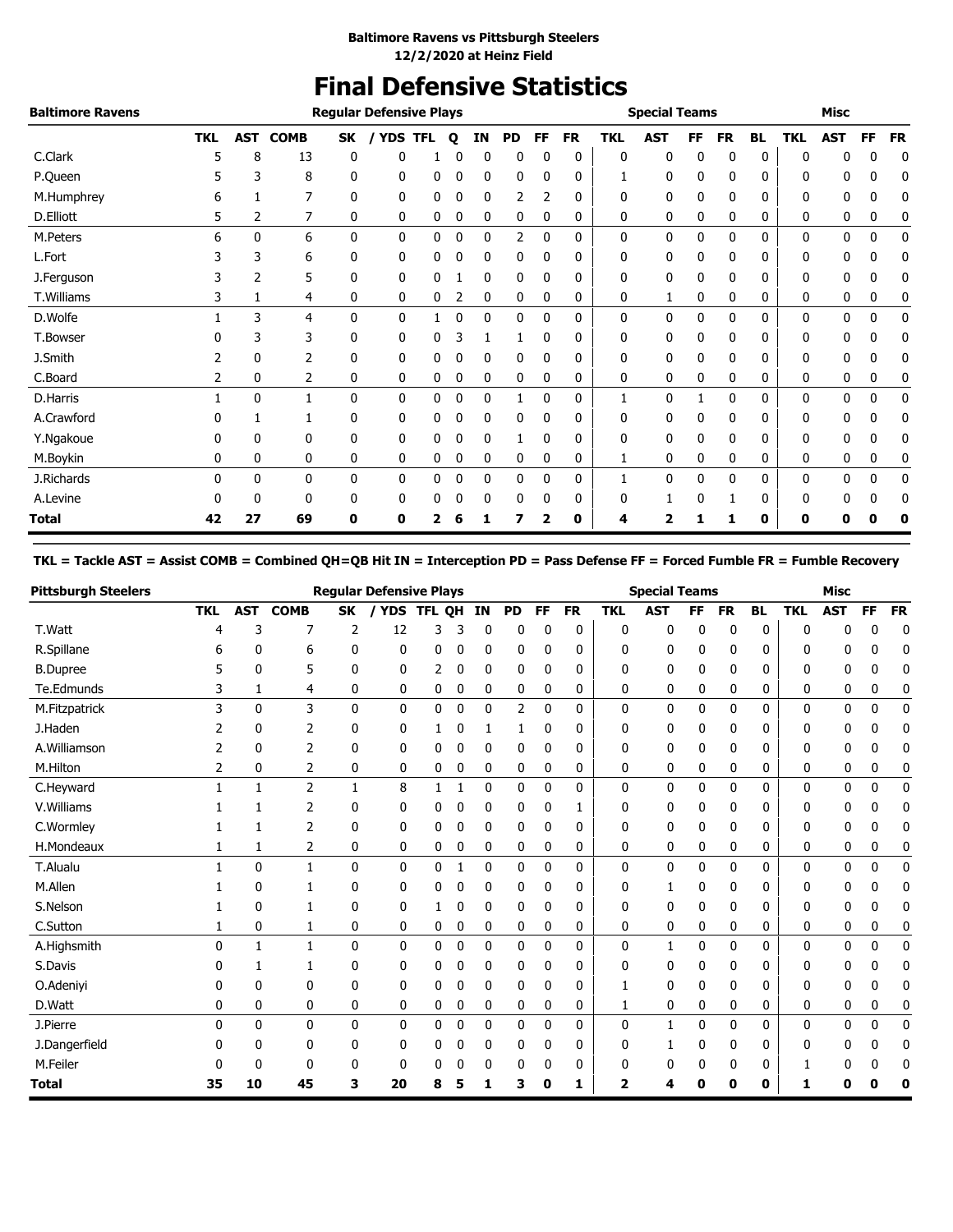### **Baltimore Ravens vs Pittsburgh Steelers**

**12/2/2020 at Heinz Field**

# **First Half Summary**

|                 |     | PERIOD SCORES                                              |                      | TIME OF POSSESSION      |                     |      |
|-----------------|-----|------------------------------------------------------------|----------------------|-------------------------|---------------------|------|
| Ravens          |     | $70 = 7$                                                   | Ravens               | 15:13                   |                     |      |
| <b>Steelers</b> |     | $6\;6=12$                                                  | <b>Steelers</b>      | 14:47                   |                     |      |
|                 |     |                                                            | <b>Scoring Plays</b> |                         |                     |      |
| <b>Team</b>     | Qtr | Time Play Description (Extra Point) (Drive Info)           |                      |                         | <b>Visitor</b>      | Home |
| <b>Steelers</b> |     | 6:57 J. Haden 14 yd. interception return (kick failed, wr) |                      |                         | 0                   | 6    |
| Ravens          |     | 2:07 G. Edwards 1 yd. run (J. Tucker kick) (4-16, 2:24)    |                      |                         |                     | 6    |
| <b>Steelers</b> | 2   | 11:50 C.Boswell 25 yd. Field Goal (12-73, 5:17)            |                      |                         |                     | 9    |
| <b>Steelers</b> |     | 4:27 C.Boswell 27 yd. Field Goal (13-65, 5:14)             |                      |                         |                     | 12   |
|                 |     |                                                            |                      | <b>Baltimore Ravens</b> | Pittsburgh Steelers |      |
|                 |     |                                                            |                      |                         |                     |      |

| <b>TOTAL FIRST DOWNS</b>                   | 5             | 9             |
|--------------------------------------------|---------------|---------------|
| First Downs Rushing-Passing-by Penalty     | $5 - 0 - 0$   | $0 - 9 - 0$   |
| <b>THIRD DOWN EFFICIENCY</b>               | $2 - 7 - 29%$ | $2 - 6 - 33%$ |
| <b>TOTAL NET YARDS</b>                     | 104           | 164           |
| <b>Total Offensive Plays</b>               | 28            | 32            |
| <b>NET YARDS RUSHING</b>                   | 93            | 19            |
| <b>NET YARDS PASSING</b>                   | 11            | 145           |
| Gross Yards Passing                        | 22            | 145           |
| Times thrown-yards lost attempting to pass | $2 - 11$      | $0-0$         |
| Pass Attempts-Completions-Had Intercepted  | $9 - 5 - 1$   | $25 - 16 - 1$ |
| <b>Punts-Number and Average</b>            | $3 - 48.7$    | $1 - 42$      |
| <b>Penalties-Number and Yards</b>          | $3 - 25$      | $1 - 5$       |
| <b>Fumbles-Number and Lost</b>             | $1 - 1$       | $1 - 1$       |
| <b>Red Zone Efficiency</b>                 | 1-2-50%       | $0 - 3 - 0%$  |
| <b>Average Drive Start</b>                 | <b>BLT 33</b> | <b>PIT 36</b> |

|                         |            | <b>Baltimore Ravens</b> |                |                                |              |       |                |      |           |             |                         |             |                       |              |            | <b>Pittsburgh Steelers</b> |                |              |              |              |             |                |              |
|-------------------------|------------|-------------------------|----------------|--------------------------------|--------------|-------|----------------|------|-----------|-------------|-------------------------|-------------|-----------------------|--------------|------------|----------------------------|----------------|--------------|--------------|--------------|-------------|----------------|--------------|
| <b>RUSHING</b>          |            |                         | <b>ATT</b>     | <b>YDS</b>                     | <b>AVG</b>   |       | LG             |      | <b>TD</b> |             | <b>RUSHING</b>          |             |                       |              |            |                            | <b>ATT</b>     | <b>YDS</b>   |              | <b>AVG</b>   |             | LG             | <b>TD</b>    |
| R.Griffin               |            |                         | 5              | 56                             | 11.2         |       | 39             |      | 0         |             | <b>B.Snell</b>          |             |                       |              |            |                            | 5              |              | 13           | 2.6          |             | $\overline{7}$ | $\mathbf 0$  |
| J.Hill                  |            |                         | 6              | 31                             | 5.2          |       | 19             |      | 0         |             | A.McFarland             |             |                       |              |            |                            | $\overline{2}$ |              | 6            | 3.0          |             | 3              | $\mathbf 0$  |
| G.Edwards               |            |                         | 6              | 6                              | 1.0          |       | 4              |      | 1         |             |                         |             |                       |              |            |                            |                |              |              |              |             |                |              |
| Total                   |            |                         | 17             | 93                             | 5.5          |       | 39             |      | 1         |             | Total                   |             |                       |              |            |                            | $\overline{7}$ |              | 19           | 2.7          |             | $\overline{7}$ | $\mathbf{0}$ |
| <b>PASSING</b>          | <b>ATT</b> | <b>CMP</b>              | <b>YDS</b>     | SK/YD                          | TD           | LG IN |                |      | <b>RT</b> |             | <b>PASSING</b>          |             |                       |              | <b>ATT</b> | <b>CMP</b>                 | <b>YDS</b>     | <b>SK/YD</b> |              | <b>TD</b>    | LG IN       |                | <b>RT</b>    |
| R.Griffin               | 9          | 5                       | 22             | 2/11                           | 0            | 7     | $\mathbf{1}$   | 21.3 |           |             | <b>B.Roethlisberger</b> |             |                       |              | 25         | 16                         | 145            |              | 0/0          | $\mathbf{0}$ | 27          | 1              | 62.9         |
| Total                   | 9          | 5                       | 22             | 2/11                           | 0            | 7     | $\mathbf{1}$   | 21.3 |           |             | Total                   |             |                       |              | 25         | 16                         | 145            |              | 0/0          | 0            | 27          | 1              | 62.9         |
| <b>PASS RECEIVING</b>   |            | <b>TAR</b>              | <b>REC</b>     | <b>YDS</b>                     | <b>AVG</b>   |       | LG             |      | TD        |             |                         |             | <b>PASS RECEIVING</b> |              |            | <b>TAR</b>                 | <b>REC</b>     | <b>YDS</b>   |              | <b>AVG</b>   |             | LG             | <b>TD</b>    |
| M.Brown                 |            | 3                       | 2              | 12                             | 6.0          |       | $\overline{7}$ |      | 0         |             | E.Ebron                 |             |                       |              |            | 7                          | 5              |              | 43           | 8.6          |             | 27             | $\mathbf 0$  |
| J.Hill                  |            | 2                       | $\overline{2}$ | 5                              | 2.5          |       | 6              |      | 0         |             | D.Johnson               |             |                       |              |            | 6                          | 3              |              | 16           | 5.3          |             | 7              | 0            |
| D.Duvernay              |            |                         | 1              | 5                              | 5.0          |       | 5              |      | 0         |             | J.Smith-Schuster        |             |                       |              |            | 3                          | 3              |              | 13           | 4.3          |             | 11             | 0            |
| D.Bryant                |            |                         | $\mathbf{0}$   | 0                              | 0.0          |       | 0              |      | 0         |             | <b>B.Snell</b>          |             |                       |              |            | 3                          | $\overline{2}$ |              | 26           | 13.0         |             | 13             | 0            |
| J.Proche                |            |                         | 0              | 0                              | 0.0          |       | 0              |      | 0         |             | C.Claypool              |             |                       |              |            | 3                          | 1              |              | 22           | 22.0         |             | 22             | 0            |
| L.Willson               |            | 1                       | $\mathbf{0}$   | 0                              | 0.0          |       | $\mathbf{0}$   |      | 0         |             | A.McFarland             |             |                       |              |            | 1                          | 1              |              | 17           | 17.0         |             | 17             | 0            |
|                         |            |                         |                |                                |              |       |                |      |           |             | R.McCloud               |             |                       |              |            |                            | 1              |              | 8            | 8.0          |             | 8              | $\mathbf 0$  |
|                         |            |                         |                |                                |              |       |                |      |           |             | J. Washington           |             |                       |              |            | 1                          | 0              |              | $\mathbf{0}$ | 0.0          |             | 0              | $\mathbf 0$  |
| Total                   |            | 9                       | 5              | 22                             | 4.4          |       | 7              |      | 0         |             | Total                   |             |                       |              |            | 25                         | 16             |              | 145          | 9.1          |             | 27             | 0            |
| <b>Baltimore Ravens</b> |            |                         |                | <b>Reqular Defensive Plays</b> |              |       |                |      |           |             |                         |             |                       |              |            | <b>Special Teams</b>       |                |              |              |              | <b>Misc</b> |                |              |
|                         | <b>TKL</b> | <b>AST</b>              | <b>COMB</b>    |                                | <b>SK</b>    |       | / YDS TFL      | Q    |           | ΙN          | <b>PD</b>               | FF          | <b>FR</b>             | <b>TKL</b>   | <b>AST</b> | FF                         | <b>FR</b>      | <b>BL</b>    | <b>TKL</b>   |              | <b>AST</b>  | FF             | <b>FR</b>    |
| C.Clark                 |            | 4                       | 3              | 7                              | 0            | 0     |                |      | 0         | 0           | 0                       | 0           | 0                     | $\mathbf{0}$ |            | 0<br>0                     | 0              | 0            |              | 0            | 0           | 0              | 0            |
| P.Queen                 |            | 3                       | 2              | 5                              | 0            | 0     |                | 0    | 0         | 0           | 0                       | $\mathbf 0$ | 0                     | 0            |            | 0<br>0                     | 0              | 0            |              | 0            | 0           | 0              | 0            |
| D.Elliott               |            | 4                       | 0              | 4                              | 0            |       | 0              | 0    | 0         | $\mathbf 0$ | 0                       | 0           | 0                     | 0            |            | $\mathbf{0}$<br>0          | 0              | 0            |              | 0            | 0           | 0              | 0            |
| L.Fort                  |            | $\overline{2}$          | 0              | 2                              | 0            |       | 0              | 0    | 0         | 0           | 0                       | 0           | 0                     | 0            |            | 0<br>0                     | 0              | 0            |              | 0            | 0           | 0              | 0            |
| <b>Total</b>            |            | 13                      | 5              | 18                             | $\mathbf{0}$ | 0     |                | 1    | 0         | 0           | 0                       | 0           | 0                     | $\mathbf 0$  |            | $\mathbf 0$<br>O           | 0              | $\mathbf 0$  |              | 0            | 0           | 0              | $\mathbf 0$  |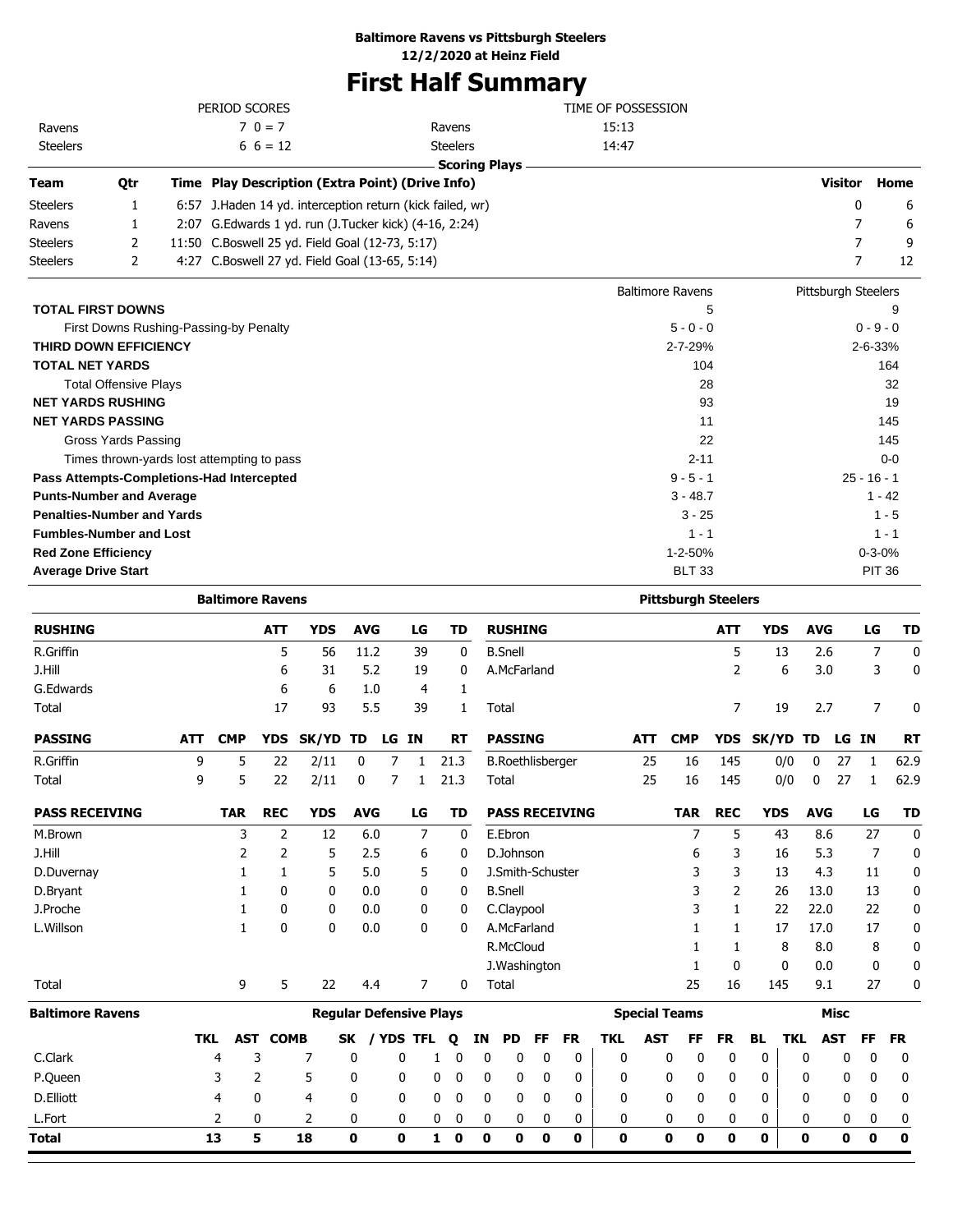# **First Half Summary**

| <b>Pittsburgh Steelers</b> |     |            |             |           | <b>Regular Defensive Plays</b> |            |     |     |     |           |     | <b>Special Teams</b> |    |           |              |     | Misc       |           |              |
|----------------------------|-----|------------|-------------|-----------|--------------------------------|------------|-----|-----|-----|-----------|-----|----------------------|----|-----------|--------------|-----|------------|-----------|--------------|
|                            | TKL | <b>AST</b> | <b>COMB</b> | <b>SK</b> |                                | YDS TFL QH | IN. | PD. | FF. | <b>FR</b> | TKL | <b>AST</b>           | FF | <b>FR</b> | BL           | TKL | <b>AST</b> | <b>FF</b> | <b>FR</b>    |
| R.Spillane                 | 4   |            | 4           |           |                                | υ          |     |     |     |           |     |                      |    |           |              |     |            |           | 0            |
| T.Watt                     |     |            | 4           |           |                                |            |     |     |     | 0         |     | 0                    |    |           | 0            | 0   |            |           | $\mathbf{0}$ |
| <b>B.Dupree</b>            |     |            |             |           |                                |            |     |     |     | 0         |     | 0                    |    |           | 0            | 0   |            |           | $\mathbf{0}$ |
| M.Fitzpatrick              |     |            |             |           |                                |            |     |     |     | 0         | 0   | 0                    |    |           | $\mathbf{0}$ | 0   |            |           | $\mathbf{0}$ |
| Total                      | 10  |            | 13          |           |                                |            |     |     |     | 0         | 0   |                      | 0  |           | 0            |     |            |           | - 0          |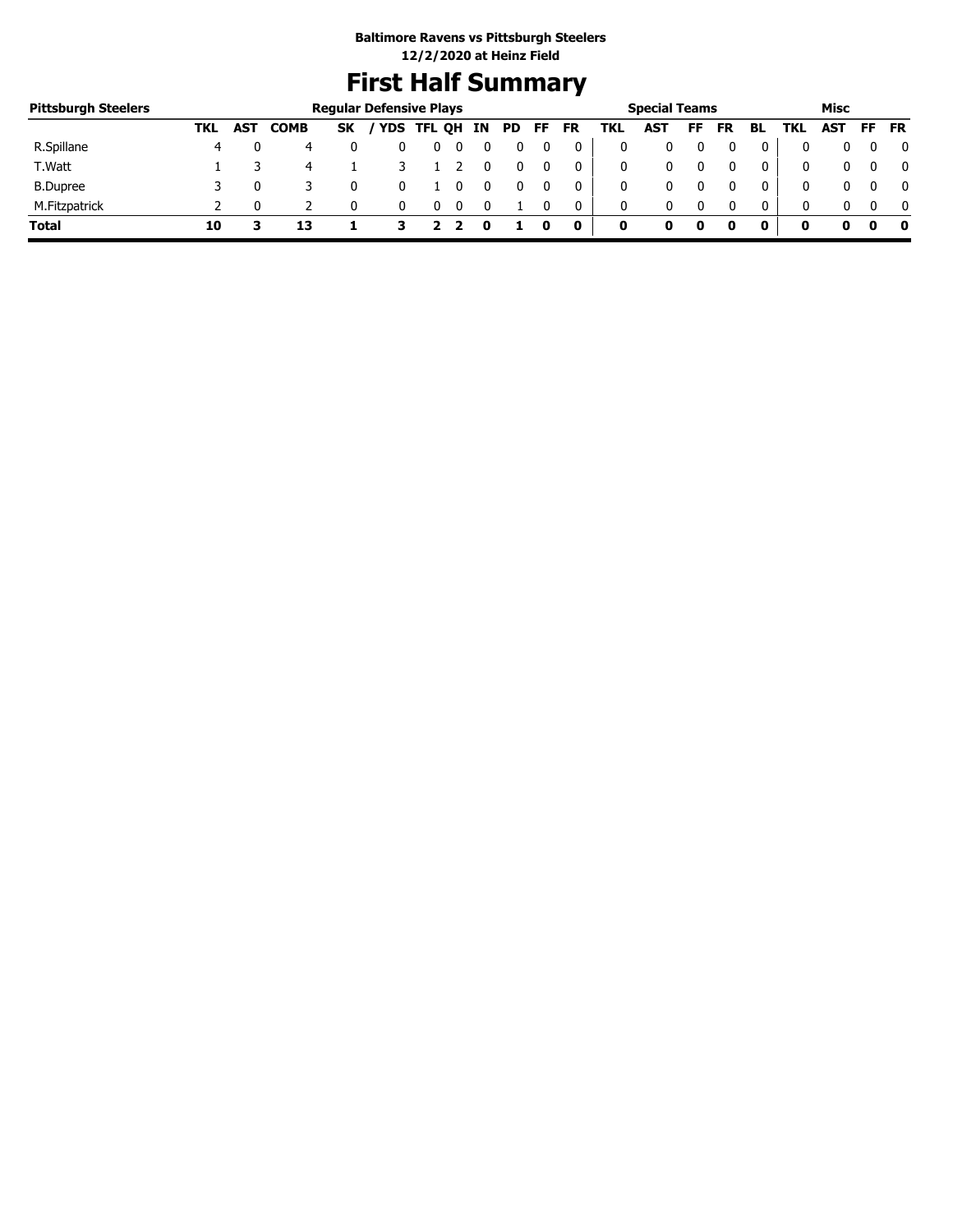### **Play By Play First Quarter** 12/2/2020

PIT wins the coin toss and elects to defer. BLT elects to Receive, and PIT elects to defend the north goal. C.Boswell kicks 56 yards from PIT 35 to BLT 9. D.Duvernay to BLT 35 for 26 yards (J.Pierre; A.Highsmith). **Baltimore Ravens at 15:00, (1st play from scrimmage 14:55)** 1-10-BLT 35 (14:55) (Shotgun) R.Griffin pass short left to M.Brown to BLT 40 for 5 yards (Te.Edmunds). 2-5-BLT 40 (14:17) (Shotgun) G.Edwards left tackle to BLT 41 for 1 yard (B.Dupree). 3-4-BLT 41 (13:34) (Shotgun) R.Griffin pass short left to J.Hill to BLT 40 for -1 yards (S.Nelson).

4-5-BLT 40 (12:50) S.Koch punts 42 yards to PIT 18, Center-N.Moore, fair catch by R.McCloud.

#### **Pittsburgh Steelers at 12:42**

| 1-10-PIT 18  | (12:42) (Shotgun) B. Snell up the middle to PIT 23 for 5 yards (D. Wolfe: C. Clark).                    |
|--------------|---------------------------------------------------------------------------------------------------------|
| $2-5-PIT$ 23 | (12:02) (Shotgun) B.Roethlisberger pass incomplete deep right to C.Claypool (M.Peters).                 |
| $3-5-PIT$ 23 | (11:57) (Shotgun) B.Roethlisberger pass incomplete short middle to E.Ebron [T.Bowser].                  |
| $4-5-PIT$ 23 | (11:53) J.Berry punts 42 yards to BLT 35, Center-K.Canaday. J.Proche to BLT 35 for no gain (O.Adeniyi). |
|              |                                                                                                         |

*PENALTY on BLT-A.Levine, Offensive Holding, 10 yards, enforced at BLT 35.*

#### **Baltimore Ravens at 11:44**

1-10-BLT 25 (11:44) (Shotgun) B.Bredeson reported in as eligible. R.Griffin to BLT 21 for -4 yards. FUMBLES, RECOVERED by PIT-V.Williams at BLT 22.

#### **Pittsburgh Steelers at 11:40**

| $1-10-BLT$ 22                   | $(11:40)$ (Shotgun) B.Snell left tackle to BLT 20 for 2 yards (C.Clark).                                                                                               |                |
|---------------------------------|------------------------------------------------------------------------------------------------------------------------------------------------------------------------|----------------|
| 2-8-BLT 20                      | (10:59) (Shotgun) B.Roethlisberger pass short middle to B.Snell pushed ob at BLT 7 for 13 yards (C.Clark).                                                             | P <sub>1</sub> |
| $1-7-BLT7$                      | (10:26) B.Snell right end pushed ob at BLT 6 for 1 vard (P.Queen).                                                                                                     |                |
| $2-6-BLT6$                      | (9.59) (Shotgun) B.Roethlisberger pass short left to E.Ebron to BLT 5 for 1 yard (C.Clark).                                                                            |                |
| $3-5-BLT5$                      | (9.18) (Shotgun) B.Roethlisberger pass short left to E.Ebron to BLT 1 for 4 yards (D.Elliott).                                                                         |                |
| $4-1-BLT1$                      | (8:32) (Shotgun) B.Roethlisberger pass short middle intended for B.Snell INTERCEPTED by T.Bowser [J.Ferguson] at BLT -5. T.Bowser to BLT<br>6 for 11 vards (M.Feiler). |                |
| <b>Baltimore Ravens at 8:22</b> |                                                                                                                                                                        |                |

1-10-BLT 6 (8:22) (Shotgun) B.Bredeson reported in as eligible. G.Edwards right guard to BLT 7 for 1 yard (B.Dupree, T.Watt).

2-9-BLT 7 (7:41) (Shotgun) R.Griffin right end pushed ob at BLT 12 for 5 yards (A.Williamson).

**(7:04) (Shotgun) R.Griffin pass short right intended for J.Proche INTERCEPTED by J.Haden [T.Watt] at BLT 14. J.Haden for 14 yards, TOUCHDOWN.** 3-4-BLT 12

#### **Pittsburgh Steelers at 6:57**

C.Boswell extra point is No Good, Wide Right, Center-K.Canaday, Holder-J.Berry.

#### **BLT 0 PIT 6, 0 plays, 14 yards, 0:00 drive , 8:03 elapsed**

C.Boswell kicks 50 yards from PIT 35 to BLT 15. D.Duvernay to BLT 33 for 18 yards (M.Allen; J.Dangerfield).

#### **Baltimore Ravens at 6:57, (1st play from scrimmage 6:54)**

|                                 | المستقل المستقل المستقل المستقل المستقل المستقل المستقل المستقل المستقل                                                                                              |                |
|---------------------------------|----------------------------------------------------------------------------------------------------------------------------------------------------------------------|----------------|
| $1-10-BLT33$                    | (6.54) (Shotgun) R.Griffin scrambles left end ran ob at BLT 39 for 6 yards (S.Nelson).                                                                               |                |
|                                 | PENALTY on BLT-D.Fluker, Offensive Holding, 10 yards, enforced at BLT 33 - No Play.                                                                                  |                |
| 1-20-BLT 23                     | (6:35) (Shotgun) R.Griffin pass short left to D.Duvernay pushed ob at BLT 28 for 5 yards (C.Sutton).                                                                 |                |
| 2-15-BLT 28                     | $(6:00)$ (Shotgun) R. Griffin sacked at BLT 20 for -8 yards (C. Heyward).                                                                                            |                |
| 3-23-BLT 20                     | $(5:15)$ (Shotgun) J. Hill right tackle to BLT 26 for 6 yards (M. Allen).                                                                                            |                |
| 4-17-BLT 26                     | (4:41) S. Koch punts 58 yards to PIT 16, Center-N. Moore. R. McCloud to PIT 16 for no gain (D. Harris). FUMBLES (D. Harris), RECOVERED by<br>BLT-A.Levine at PIT 16. |                |
| <b>Baltimore Ravens at 4:31</b> |                                                                                                                                                                      |                |
| $1-10-PIT$ 16                   | $(4:31)$ (Shotgun) PENALTY on BLT-B.Bredeson, False Start, 5 yards, enforced at PIT 16 - No Play.                                                                    |                |
| 1-15-PIT 21                     | (4:31) (Shotgun) R.Griffin pass short left to J.Hill to PIT 15 for 6 yards (R.Spillane).                                                                             |                |
| 2-9-PIT 15                      | (3:46) (Shotgun) R. Griffin right end to PIT 4 for 11 yards (M. Fitzpatrick).                                                                                        | R <sub>1</sub> |
| $1-4-PIT4$                      | (2.58) (Shotgun) B.Bredeson reported in as eligible. J.Hill right guard to PIT 1 for 3 yards (R.Spillane, T.Watt).                                                   |                |
|                                 | Timeout #1 by BLT at $02:12$ .                                                                                                                                       |                |
| $2-1-PIT1$                      | (2:12) (Shotgun) G. Edwards up the middle for 1 yard, TOUCHDOWN.                                                                                                     | R <sub>2</sub> |
|                                 | J.Tucker extra point is GOOD, Center-N.Moore, Holder-S.Koch.                                                                                                         |                |

#### **BLT 7 PIT 6, 4 plays, 16 yards, 2:24 drive, 12:53 elapsed**

J.Tucker kicks 65 yards from BLT 35 to PIT 0. R.McCloud to PIT 20 for 20 yards (M.Boykin).

#### **Pittsburgh Steelers at 2:07, (1st play from scrimmage 2:03)**

1-10-PIT 20 (2:03) (Shotgun) B.Roethlisberger pass short middle to E.Ebron to PIT 25 for 5 yards (P.Queen).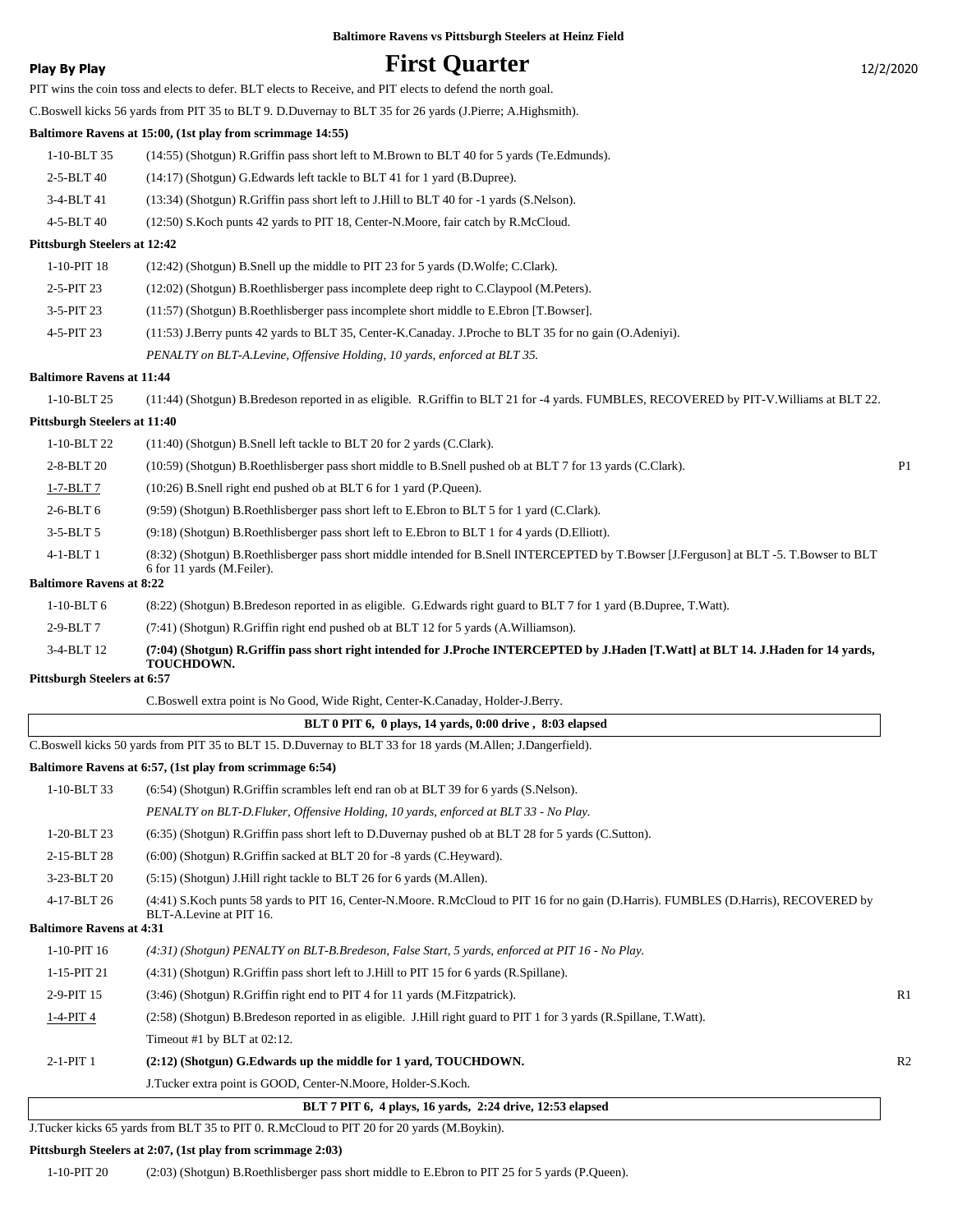2-5-PIT 25 (1:32) (No Huddle, Shotgun) A.McFarland right tackle to PIT 28 for 3 yards (D.Elliott, C.Clark).

3-2-PIT 28 (:49) (No Huddle, Shotgun) B.Roethlisberger pass short left to J.Smith-Schuster to PIT 31 for 3 yards (L.Fort). P2

1-10-PIT 31 (:12) (No Huddle, Shotgun) B.Roethlisberger pass short left to A.McFarland pushed ob at PIT 48 for 17 yards (J.Smith) [T.Bowser]. P3

| <b>END OF OUARTER</b>      |              | Time |         |  | <b>First Downs</b> | <b>Efficiencies</b> |        |
|----------------------------|--------------|------|---------|--|--------------------|---------------------|--------|
|                            | <b>Score</b> | Poss |         |  | $R$ $P$ $X$ $T$    | 3 Down              | 4 Down |
| <b>Baltimore Ravens</b>    |              | 8:37 |         |  | 2 0 0 2            | 0/3                 | 0/0    |
| <b>Pittsburgh Steelers</b> |              | 6:23 | 0 3 0 3 |  |                    | 1/3                 | 0/1    |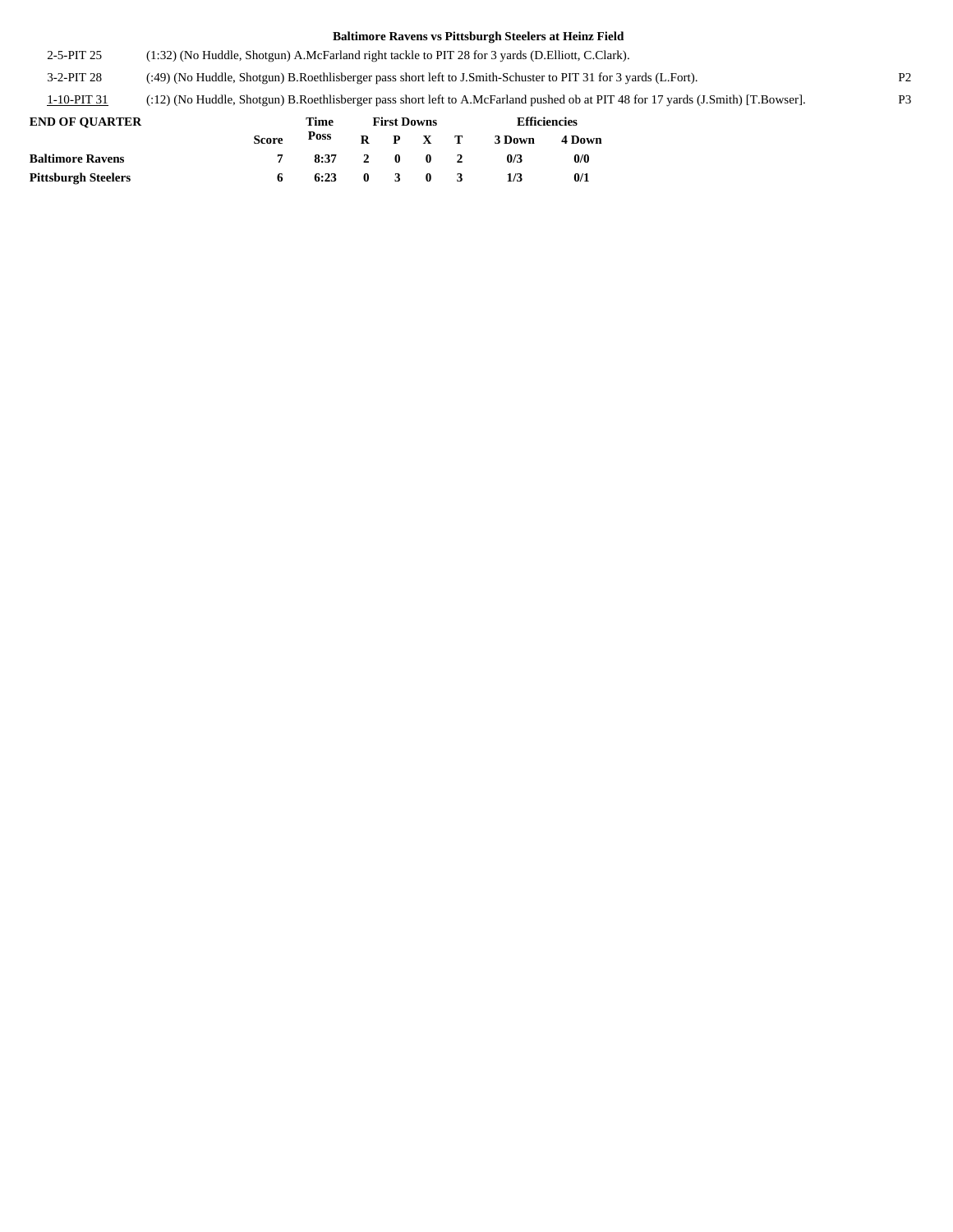### **Play By Play Play Play Second Quarter** 12/2/2020

| <b>Fidy Dy Fidy</b> |  |  |
|---------------------|--|--|
|                     |  |  |

Pittsburgh Steelers continued. 1-10-PIT 48 (15:00) A.McFarland left guard to BLT 49 for 3 yards (L.Fort). 2-7-BLT 49 (14:23) (No Huddle, Shotgun) B.Roethlisberger pass deep left to E.Ebron to BLT 22 for 27 yards (D.Elliott). BLT-D.Elliott was injured during the P4 play. BLT-D.Wolfe was injured during the play. 1-10-BLT 22 (14:02) (Shotgun) B.Roethlisberger pass short left to E.Ebron to BLT 16 for 6 yards (J.Smith). 2-4-BLT 16 (13:26) (No Huddle, Shotgun) B.Roethlisberger pass short middle to J.Smith-Schuster to BLT 5 for 11 yards (M.Humphrey; P.Queen). BLT-J.Smith was injured during the play. 1-5-BLT 5 (12:43) K.Dotson reported in as eligible. B.Snell up the middle to BLT 7 for -2 yards (D.Wolfe, C.Clark). 2-7-BLT 7 (11:59) (Shotgun) B.Roethlisberger pass incomplete short left to C.Claypool (M.Humphrey). 3-7-BLT 7 (11:55) (Shotgun) B.Roethlisberger pass incomplete short left to D.Johnson. Coverage 44-Humphrey. 4-7-BLT 7 **(11:52) C.Boswell 25 yard field goal is GOOD, Center-K.Canaday, Holder-J.Berry. BLT 7 PIT 9, 12 plays, 73 yards, 5:17 drive, 3:10 elapsed** C.Boswell kicks 65 yards from PIT 35 to end zone, Touchback. **Baltimore Ravens at 11:50**

| Baltimore Ravens at 11:50          |                                                                                                                           |                |
|------------------------------------|---------------------------------------------------------------------------------------------------------------------------|----------------|
| 1-10-BLT 25                        | $(11:50)$ (Shotgun) J. Hill right tackle to BLT 24 for -1 yards (J. Haden, T. Watt).                                      |                |
| 2-11-BLT 24                        | (11:09) (Shotgun) R.Griffin pass short middle to M.Brown to BLT 31 for 7 yards (R.Spillane).                              |                |
| 3-4-BLT 31                         | (10:25) (Shotgun) R. Griffin sacked at BLT 28 for -3 yards (T. Watt).                                                     |                |
| 4-7-BLT 28                         | (9:48) S. Koch punts 46 yards to PIT 26, Center-N. Moore, fair catch by R. McCloud.                                       |                |
| <b>Pittsburgh Steelers at 9:41</b> |                                                                                                                           |                |
| 1-10-PIT 26                        | (9:41) (Shotgun) B.Snell left guard to PIT 33 for 7 yards (P.Queen; J.Ferguson).                                          |                |
| 2-3-PIT 33                         | (9:07) (No Huddle, Shotgun) B.Roethlisberger pass short right to D.Johnson to PIT 38 for 5 yards (M.Peters).              | P <sub>6</sub> |
| 1-10-PIT 38                        | (8:37) (No Huddle, Shotgun) B.Roethlisberger pass short right to D.Johnson pushed ob at PIT 42 for 4 yards (M.Peters).    |                |
| 2-6-PIT 42                         | (8:09) (Shotgun) B.Roethlisberger pass short left to D.Johnson to PIT 49 for 7 yards (P.Queen).                           | P7             |
| 1-10-PIT 49                        | (7:28) (No Huddle, Shotgun) B.Roethlisberger pass incomplete short left to D.Johnson. Coverage 36-Clark.                  |                |
| 2-10-PIT 49                        | (7:25) (Shotgun) B.Roethlisberger pass incomplete short left to D.Johnson [T.Williams].                                   |                |
| 3-10-PIT 49                        | (7:21) (No Huddle, Shotgun) B.Roethlisberger pass deep right to C.Claypool to BLT 29 for 22 yards (D.Elliott).            | P8             |
| 1-10-BLT 29                        | (6:41) (No Huddle, Shotgun) B.Roethlisberger pass short middle to R.McCloud pushed ob at BLT 21 for 8 yards (T.Williams). |                |
| 2-2-BLT 21                         | (6:06) (No Huddle, Shotgun) B.Roethlisberger pass short right to B.Snell to BLT 8 for 13 yards (T.Williams).              | P <sub>9</sub> |
| $1-8-BLT8$                         | (5:20) (Shotgun) B.Roethlisberger pass short left to J.Smith-Schuster to BLT 9 for -1 yards (C.Clark).                    |                |
| 2-9-BLT9                           | (4:36) (Shotgun) B.Roethlisberger pass incomplete short left to J.Washington (M.Humphrey).                                |                |
| $3-9-BLT9$                         | (4:33) (Shotgun) B.Roethlisberger pass incomplete short right to E.Ebron.                                                 |                |
| 4-9-BLT9                           | (4:30) C.Boswell 27 yard field goal is GOOD, Center-K.Canaday, Holder-J.Berry.                                            |                |
|                                    | BLT 7 PIT 12, 13 plays, 65 vards, 5:14 drive, 10:33 elapsed                                                               |                |
|                                    |                                                                                                                           |                |

C.Boswell kicks 65 yards from PIT 35 to end zone, Touchback.

#### **Baltimore Ravens at 4:27**

| 1-10-BLT 25        | (4:27) (Shotgun) G. Edwards right guard to BLT 24 for -1 yards (B. Dupree).                                                                  |                |
|--------------------|----------------------------------------------------------------------------------------------------------------------------------------------|----------------|
| 2-11-BLT 24        | (3:50) (Shotgun) R.Griffin pass incomplete short middle to D.Bryant.                                                                         |                |
| 3-11-BLT 24        | (3:47) (Shotgun) R.Griffin right guard to PIT 37 for 39 yards (J.Haden).                                                                     | R <sub>3</sub> |
| 1-10-PIT 37        | (2.58) (Shotgun) G. Edwards up the middle to PIT 33 for 4 yards (R. Spillane).                                                               |                |
| 2-6-PIT 33         | (2:14) (Shotgun) B.Bredeson reported in as eligible. PENALTY on PIT, Defensive Too Many Men on Field, 5 yards, enforced at PIT 33 - No Play. |                |
| 2-1-PIT 28         | (2:03) (Shotgun) B.Bredeson reported in as eligible. R.Griffin right end ran ob at PIT 24 for 4 yards (A.Williamson).                        | R4             |
| Two-Minute Warning |                                                                                                                                              |                |
| 1-10-PIT 24        | (1:57) (Shotgun) R.Griffin pass incomplete deep right to M.Brown. Coverage by 90-Watt, Pressure by 97-Heyward.                               |                |
|                    | Timeout $#2$ by BLT at 01:53.                                                                                                                |                |
| 2-10-PIT 24        | (1:53) (Shotgun) B.Bredeson reported in as eligible. J.Hill right tackle to PIT 23 for 1 yard (T.Alualu).                                    |                |
| 3-9-PIT 23         | (1:08) (Shotgun) J. Hill right tackle to PIT 4 for 19 yards (M. Fitzpatrick).                                                                | R <sub>5</sub> |
| $1-4-PIT4$         | (:37) (Shotgun) J. Hill right guard to PIT 1 for 3 yards (M. Hilton).                                                                        |                |
|                    | Timeout #3 by BLT at $00:26$ .                                                                                                               |                |
| $2-1-PIT1$         | (:26) B.Bredeson reported in as eligible. G.Edwards up the middle to PIT 1 for no gain (C.Wormley; Te.Edmunds).                              |                |
| $3-1-PIT1$         | (:03) (No Huddle) R.Griffin pass incomplete short right to L.Willson (M.Fitzpatrick).                                                        |                |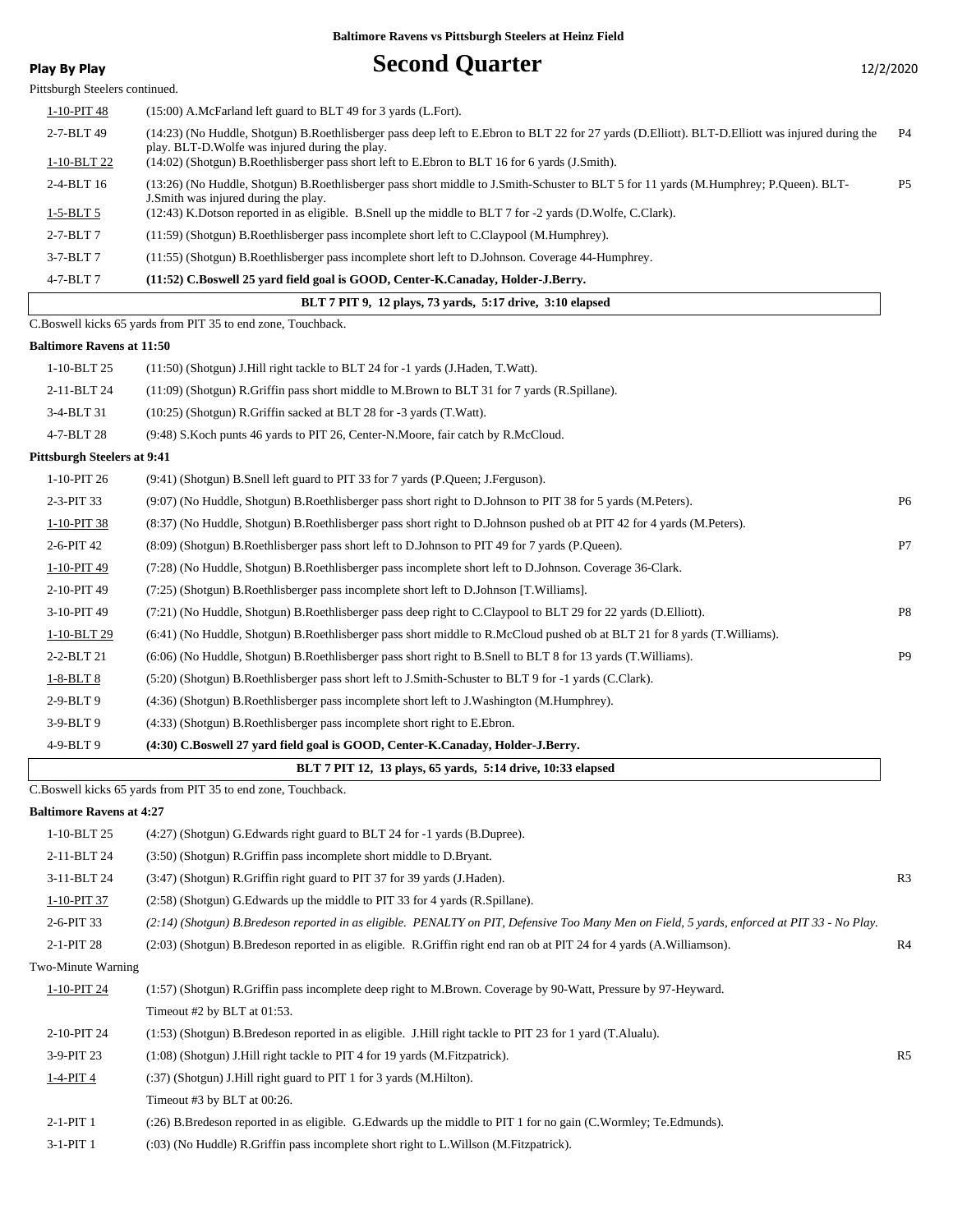|                            |              |      |                    |    |                                                  |    |                     | <b>Baltimore Ravens vs Pittsburgh Steelers at Heinz Field</b> |  |  |
|----------------------------|--------------|------|--------------------|----|--------------------------------------------------|----|---------------------|---------------------------------------------------------------|--|--|
| <b>END OF OUARTER</b>      |              | Time | <b>First Downs</b> |    |                                                  |    | <b>Efficiencies</b> |                                                               |  |  |
|                            | <b>Score</b> | Poss |                    |    | $R$ $P$ $X$ $T$                                  |    | 3 Down              | 4 Down                                                        |  |  |
| <b>Baltimore Ravens</b>    |              | 6:36 | 3                  |    | $\begin{array}{ccc} & & 0 & \quad 0 \end{array}$ |    | 2/4                 | 0/0                                                           |  |  |
| <b>Pittsburgh Steelers</b> | 12           | 8:24 | $\mathbf{0}$       | 6. |                                                  | -6 | 1/3                 | 0/0                                                           |  |  |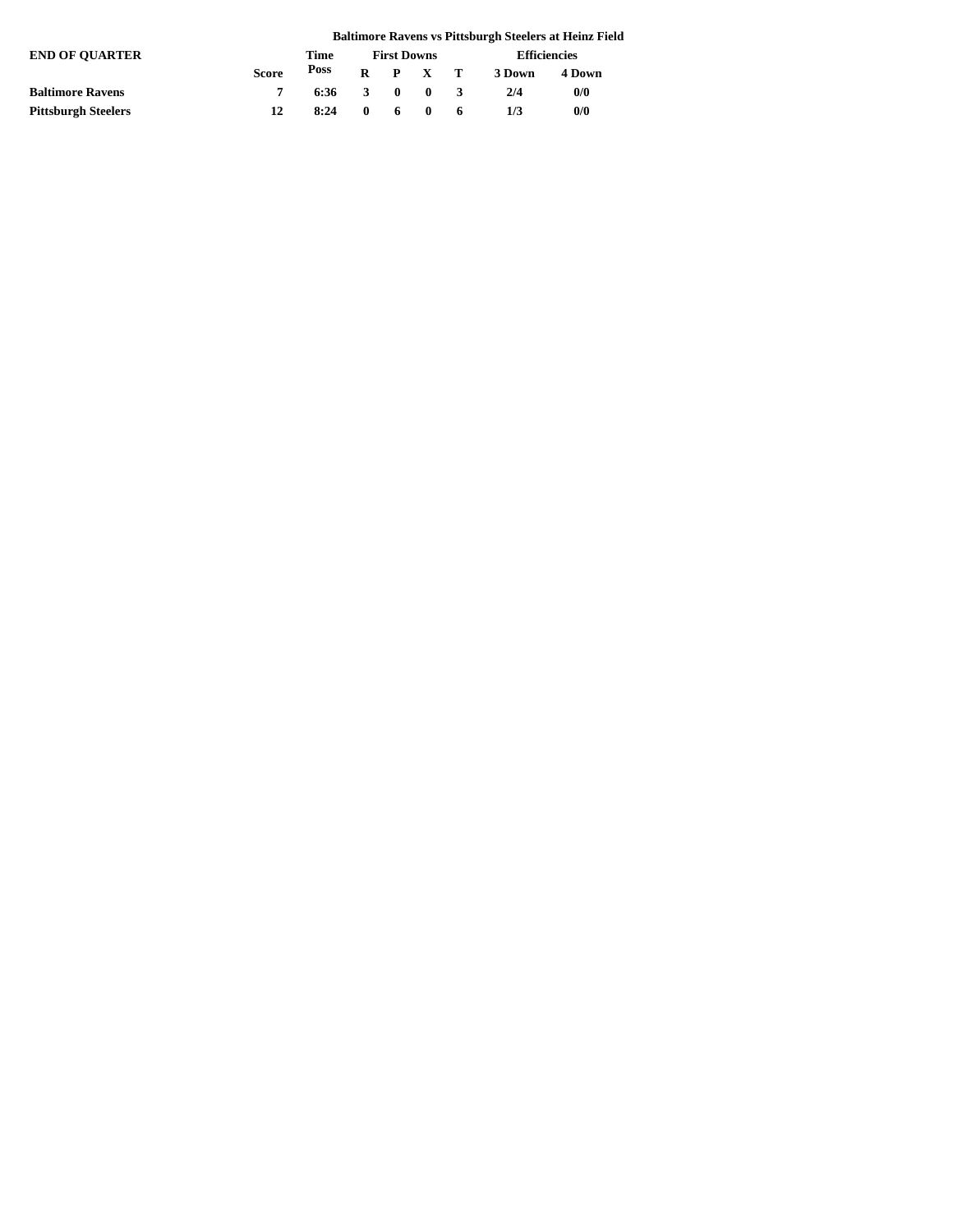|  |  | Play By Play |
|--|--|--------------|
|--|--|--------------|

**Phird Quarter** 12/2/2020 PIT elects to Receive, and BLT elects to defend the North goal. J.Tucker kicks 62 yards from BLT 35 to PIT 3. R.McCloud to PIT 29 for 26 yards (T.Williams; A.Levine). *PENALTY on PIT-O.Adeniyi, Offensive Holding, 10 yards, enforced at PIT 29.* **Pittsburgh Steelers at 15:00, (1st play from scrimmage 14:51)** 1-10-PIT 19 (14:51) (Shotgun) B.Roethlisberger pass incomplete deep left to C.Claypool (M.Humphrey). *PENALTY on BLT-M.Humphrey, Defensive Pass Interference, 36 yards, enforced at PIT 19 - No Play.* X10 1-10-BLT 45 (14:45) (Shotgun) B.Snell left guard to BLT 42 for 3 yards (T.Bowser; C.Clark). 2-7-BLT 42 (14:06) (No Huddle, Shotgun) B.Roethlisberger pass short left to D.Johnson to BLT 37 for 5 yards (M.Humphrey). 3-2-BLT 37 (13:34) (No Huddle, Shotgun) B.Roethlisberger pass incomplete short right to J.Smith-Schuster. Coverage 29-Williams. 4-2-BLT 37 (13:31) (Shotgun) B.Roethlisberger pass incomplete short middle to C.Claypool (M.Peters). **Baltimore Ravens at 13:26** 1-10-BLT 37 (13:26) (Shotgun) G.Edwards left guard to BLT 43 for 6 yards (B.Dupree). 2-4-BLT 43 (12:45) (Shotgun) G.Edwards left tackle to BLT 43 for no gain (A.Highsmith; V.Williams). 3-4-BLT 43 (12:06) (Shotgun) R.Griffin right guard to BLT 48 for 5 yards (M.Hilton). R6 1-10-BLT 48 (11:21) (Shotgun) B.Bredeson reported in as eligible. R.Griffin pass incomplete deep right [C.Heyward]. *PENALTY on PIT-C.Heyward, Roughing the Passer, 15 yards, enforced at BLT 48 - No Play.* X7 (11:16) (Shotgun) B.Bredeson reported in as eligible. R.Griffin right guard to PIT 30 for 7 yards (C.Wormley, S.Davis). PIT-C.Wormley was injured during the play. 1-10-PIT 37 2-3-PIT 30 (10:46) (Shotgun) B.Bredeson reported in as eligible. G.Edwards up the middle to PIT 22 for 8 yards (R.Spillane). *PENALTY on BLT-D.Fluker, Offensive Holding, 10 yards, enforced at PIT 30 - No Play.* 2-13-PIT 40 (10:18) (Shotgun) R.Griffin pass short left to M.Brown pushed ob at PIT 37 for 3 yards (V.Williams). 3-10-PIT 37 (9:48) (Shotgun) J.Hill up the middle to PIT 39 for -2 yards (T.Watt). 4-12-PIT 39 (9:12) S.Koch punts 35 yards to PIT 4, Center-N.Moore, downed by BLT-A.Levine. **Pittsburgh Steelers at 9:03** 1-10-PIT 4 (9:03) B.Snell up the middle to PIT 5 for 1 yard (M.Peters). 2-9-PIT 5 (8:25) (Shotgun) B.Roethlisberger pass short left to D.Johnson to PIT 16 for 11 yards (M.Humphrey) [T.Bowser]. P11 1-10-PIT 16 (7:44) (Shotgun) B.Snell up the middle to PIT 18 for 2 yards (P.Queen; D.Wolfe). 2-8-PIT 18 (7:04) (Shotgun) B.Roethlisberger pass short left to E.Ebron to PIT 22 for 4 yards (L.Fort). 3-4-PIT 22 (6:18) (Shotgun) B.Roethlisberger pass short right to C.Claypool to PIT 23 for 1 yard (M.Peters). 4-3-PIT 23 (5:38) J.Berry punts 56 yards to BLT 21, Center-K.Canaday. J.Proche to BLT 32 for 11 yards (D.Watt). *PENALTY on BLT-A.Levine, Illegal Block Above the Waist, 10 yards, enforced at BLT 30.* **Baltimore Ravens at 5:27** 1-10-BLT 20 (5:27) (Shotgun) G.Edwards right tackle to BLT 18 for -2 yards (B.Dupree, H.Mondeaux). 2-12-BLT 18 (4:41) (Shotgun) R.Griffin sacked at BLT 9 for -9 yards (T.Watt). 3-21-BLT 9 (3:57) (Shotgun) J.Hill right end to BLT 15 for 6 yards (Te.Edmunds). 4-15-BLT 15 (3:22) S.Koch punts 52 yards to PIT 33, Center-N.Moore. R.McCloud to PIT 39 for 6 yards (J.Richards). **Pittsburgh Steelers at 3:12** 1-10-PIT 39 (3:12) (Shotgun) B.Roethlisberger pass incomplete short left to E.Ebron (Y.Ngakoue). (3:08) (Shotgun) B.Roethlisberger pass incomplete short right to J.Smith-Schuster (M.Humphrey) [T.Williams]. Pittsburgh challenged the incomplete pass ruling, and the play was REVERSED. (Shotgun) B.Roethlisberger pass short right to J.Smith-Schuster to PIT 44 for 5 yards (M.Humphrey) [T.Williams]. FUMBLES (M.Humphrey), ball out of bounds at PIT 47. 2-10-PIT 39 3-5-PIT 44 (2:52) (Shotgun) B.Roethlisberger pass short middle to D.Johnson to 50 for 6 yards (M.Peters). P12 1-10-50 (2:19) (Shotgun) B.Roethlisberger pass short right to C.Claypool ran ob at BLT 40 for 10 yards. BLT-M.Peters was injured during the play. P13 1-10-BLT 40 (1:57) (Shotgun) B.Roethlisberger pass short left to C.Claypool to BLT 32 for 8 yards (M.Humphrey). 2-2-BLT 32 (1:25) (Shotgun) A.McFarland left end to BLT 29 for 3 yards (M.Humphrey). R14 1-10-BLT 29 (:46) (Shotgun) B.Roethlisberger pass incomplete deep right to D.Johnson (D.Harris). 2-10-BLT 29 (:41) (Shotgun) B.Roethlisberger pass short middle to E.Ebron to BLT 22 for 7 yards (L.Fort; C.Clark). **Baltimore Ravens vs Pittsburgh Steelers at Heinz Field**

| <b>END OF OUARTER</b>      |              | Time         | <b>First Downs</b> |                 | <b>Efficiencies</b> |        |  |
|----------------------------|--------------|--------------|--------------------|-----------------|---------------------|--------|--|
|                            | <b>Score</b> | Poss         |                    | $R$ $P$ $X$ $T$ | 3 Down              | 4 Down |  |
| <b>Baltimore Ravens</b>    |              | 6:38 1 0 1 2 |                    |                 | 173                 | 0/0    |  |
| <b>Pittsburgh Steelers</b> | 12           | 8:22 1 3 1 5 |                    |                 | 1/3                 | 0/1    |  |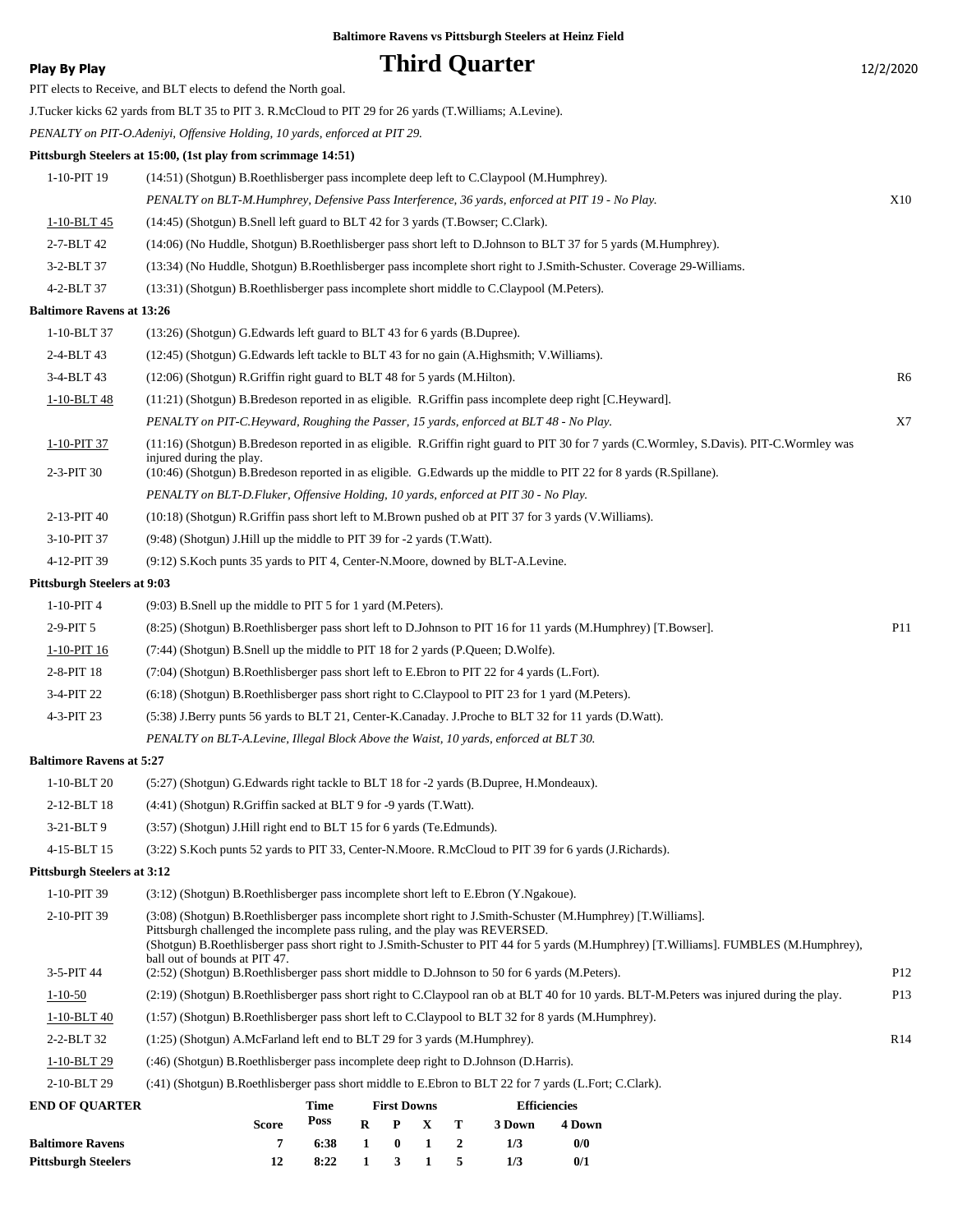| <b>Play By Play</b>                | <b>Fourth Quarter</b>                                                                                                          | 12/2/2020       |
|------------------------------------|--------------------------------------------------------------------------------------------------------------------------------|-----------------|
| Pittsburgh Steelers continued.     |                                                                                                                                |                 |
| 3-3-BLT 22                         | (15:00) (Shotgun) B.Snell right end pushed ob at BLT 12 for 10 yards (D.Elliott). PIT-C.Okorafor was injured during the play.  | R <sub>15</sub> |
| 1-10-BLT 12                        | (14:37) (Shotgun) B.Roethlisberger pass short left to J.Smith-Schuster to BLT 4 for 8 yards (T.Williams).                      |                 |
| $2 - 2 - BLT$ 4                    | (14:03) (Shotgun) B.Snell up the middle to BLT 1 for 3 yards (T.Bowser; C.Clark).                                              | R <sub>16</sub> |
| <u>1-1-BLT 1</u>                   | (13:23) (Shotgun) B.Roethlisberger pass short right to J.Smith-Schuster for 1 yard, TOUCHDOWN.                                 | P <sub>17</sub> |
|                                    | C.Boswell extra point is GOOD, Center-K.Canaday, Holder-J.Berry.                                                               |                 |
|                                    | BLT 7 PIT 19, 12 plays, 61 yards, 4:52 drive, 1:40 elapsed                                                                     |                 |
|                                    | C.Boswell kicks 65 yards from PIT 35 to end zone, Touchback.                                                                   |                 |
| <b>Baltimore Ravens at 13:20</b>   |                                                                                                                                |                 |
| 1-10-BLT 25                        | (13:20) (Shotgun) J.Hill left guard to BLT 25 for no gain (H.Mondeaux).                                                        |                 |
| 2-10-BLT 25                        | (13:02) (No Huddle, Shotgun) R.Griffin pass incomplete deep right to M.Brown [T.Alualu]. Coverage by 23-Haden, 39-Fitzpatrick. |                 |
| 3-10-BLT 25                        | (12:55) (Shotgun) R.Griffin pass short left to J.Hill to BLT 32 for 7 yards (V.Williams) [C.Heyward].                          |                 |
|                                    | PENALTY on BLT, Illegal Formation, 5 yards, enforced at BLT 25 - No Play.                                                      |                 |
| 3-15-BLT 20                        | (12:32) (Shotgun) PENALTY on PIT-T.Alualu, Neutral Zone Infraction, 5 yards, enforced at BLT 20 - No Play.                     |                 |
| 3-10-BLT 25                        | (12:11) (Shotgun) R.Griffin pass short middle to D.Duvernay to BLT 33 for 8 yards (Te.Edmunds).                                |                 |
| 4-2-BLT 33                         | (11:36) S.Koch punts 46 yards to PIT 21, Center-N.Moore, fair catch by R.McCloud.                                              |                 |
| Pittsburgh Steelers at 11:30       |                                                                                                                                |                 |
| 1-10-PIT 21                        | (11:30) (Shotgun) B.Roethlisberger pass short left to B.Snell to PIT 28 for 7 yards (L.Fort; D.Elliott).                       |                 |
| 2-3-PIT 28                         | (10:50) (Shotgun) B.Roethlisberger pass short right to D.Johnson ran ob at PIT 35 for 7 yards (J.Ferguson).                    | P <sub>18</sub> |
| 1-10-PIT 35                        | (10:20) (Shotgun) B.Roethlisberger pass short middle to J.Smith-Schuster to PIT 40 for 5 yards (D.Elliott; L.Fort).            |                 |
| 2-5-PIT 40                         | (9:35) (Shotgun) B.Roethlisberger pass short left to C.Claypool to PIT 48 for 8 yards (P.Queen).                               | P <sub>19</sub> |
| 1-10-PIT 48                        | (8:52) (Shotgun) B.Roethlisberger pass short middle to J.Smith-Schuster to BLT 47 for 5 yards (C.Board, T.Williams).           |                 |
| 2-5-BLT 47                         | (8.12) (Shotgun) B.Roethlisberger pass short left to C.Claypool to BLT 44 for 3 yards (C.Board).                               |                 |
| 3-2-BLT 44                         | (7:31) (Shotgun) B.Roethlisberger pass incomplete short left to E.Ebron.                                                       |                 |
| 4-2-BLT 44                         | (7:28) J.Berry punts 30 yards to BLT 14, Center-K.Canaday, fair catch by J.Proche.                                             |                 |
| <b>Baltimore Ravens at 7:21</b>    |                                                                                                                                |                 |
| 1-10-BLT 14                        | (7:21) (Shotgun) T.McSorley pass incomplete short right to M.Brown.                                                            |                 |
| 2-10-BLT 14                        | (7:19) (Shotgun) T.McSorley up the middle to BLT 15 for 1 yard (T.Watt, C.Heyward).                                            |                 |
| 3-9-BLT 15                         | (6:43) (Shotgun) T.McSorley pass short middle to D.Duvernay to BLT 22 for 7 yards (R.Spillane).                                |                 |
| 4-2-BLT 22                         | $(6:03)$ (Shotgun) T.McSorley right end pushed ob at BLT 28 for 6 yards (M.Fitzpatrick).                                       | R8              |
| $1-10-BLT$ 28                      | (5:35) (Shotgun) T.McSorley pass incomplete short left to D.Bryant. Coverage by 22-Nelson.                                     |                 |
| 2-10-BLT 28                        | (5:31) (Shotgun) T.McSorley pass incomplete deep right to M.Brown (M.Fitzpatrick).                                             |                 |
| 3-10-BLT 28                        | (5:25) (Shotgun) T.McSorley pass incomplete short middle to L.Willson. Pressure by 97-Heyward.                                 |                 |
| 4-10-BLT 28                        | (5:21) S. Koch punts 42 yards to PIT 30, Center-N. Moore, out of bounds.                                                       |                 |
| <b>Pittsburgh Steelers at 5:13</b> |                                                                                                                                |                 |
| 1-10-PIT 30                        | (5:13) B.Snell right tackle to PIT 33 for 3 yards (P.Queen).                                                                   |                 |
| 2-7-PIT 33                         | (4:29) B.Snell right end to PIT 35 for 2 yards (J.Ferguson, C.Clark).                                                          |                 |
| 3-5-PIT 35                         | (3:41) (Shotgun) B.Roethlisberger pass incomplete short left to D.Johnson.                                                     |                 |
| 4-5-PIT 35                         | (3:36) J.Berry punts 49 yards to BLT 16, Center-K.Canaday, fair catch by J.Proche.                                             |                 |
| <b>Baltimore Ravens at 3:30</b>    |                                                                                                                                |                 |
| 1-10-BLT 16                        | (3:30) (Shotgun) PENALTY on PIT-A.Highsmith, Neutral Zone Infraction, 5 yards, enforced at BLT 16 - No Play.                   |                 |
| 1-5-BLT 21                         | (3:30) (Shotgun) T.McSorley scrambles up the middle to BLT 30 for 9 yards (R.Spillane).                                        | R9              |
| 1-10-BLT 30                        |                                                                                                                                | <b>P10</b>      |
|                                    | (3:10) (No Huddle, Shotgun) T.McSorley pass deep right to M.Brown for 70 yards, TOUCHDOWN.                                     |                 |
|                                    | J.Tucker extra point is GOOD, Center-N.Moore, Holder-S.Koch.                                                                   |                 |

#### **Pittsburgh Steelers at 2:58, (1st play from scrimmage 2:53)**

| 1-10-PIT 13  | (2:53) (Shotgun) B.Roethlisberger pass short right to D.Johnson to PIT 16 for 3 yards (M.Humphrey). FUMBLES (M.Humphrey), ball out of |
|--------------|---------------------------------------------------------------------------------------------------------------------------------------|
| $2-9-PIT$ 14 | bounds at PIT 14.<br>(2.42) (Shotgun) B.Roethlisberger pass short right to J.Washington to PIT 17 for 3 yards (D.Harris).             |
|              | Timeout #1 by BLT at $02:36$ .                                                                                                        |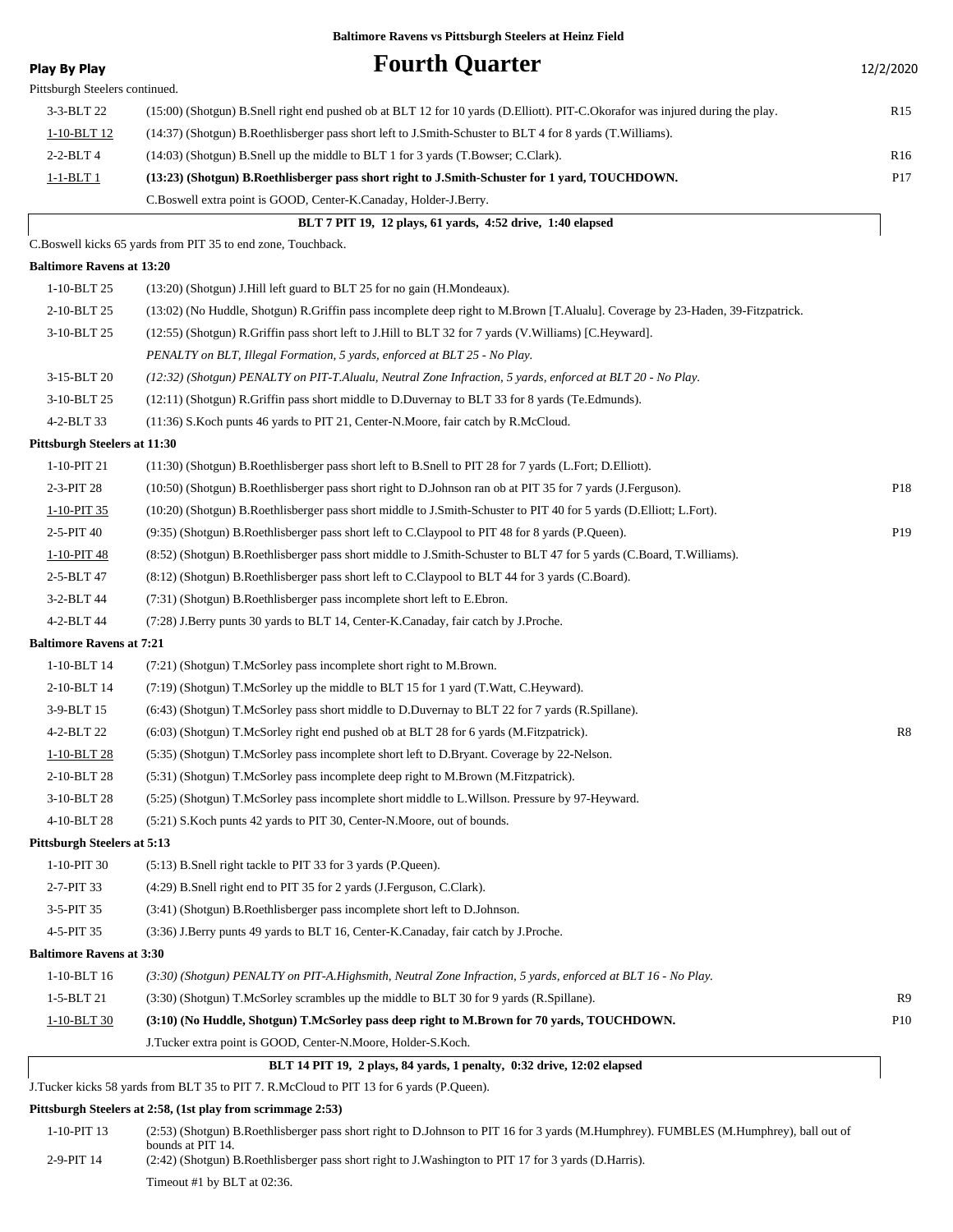| <b>Baltimore Ravens</b> | 14                                                                                                                                                                                                   | 4:30        | $\overline{2}$ |                    | $\bf{0}$ | 3 | 0/3    | 1/1                                                   |  |  |                 |
|-------------------------|------------------------------------------------------------------------------------------------------------------------------------------------------------------------------------------------------|-------------|----------------|--------------------|----------|---|--------|-------------------------------------------------------|--|--|-----------------|
|                         | <b>Score</b>                                                                                                                                                                                         | <b>Poss</b> | $\bf{R}$       | P                  | X        | т | 3 Down | 4 Down                                                |  |  |                 |
| <b>END OF OUARTER</b>   |                                                                                                                                                                                                      | Time        |                | <b>First Downs</b> |          |   |        | <b>Efficiencies</b>                                   |  |  |                 |
| 1-10-BLT 44             | (:37) K.Dotson reported in as eligible. B.Roethlisberger kneels to BLT 45 for -1 yards.                                                                                                              |             |                |                    |          |   |        |                                                       |  |  |                 |
| 3-1-BLT 45              | $(1:19)$ B.Snell left guard to BLT 44 for 1 yard (J.Ferguson). Official measurement.<br>The Replay Official reviewed the first down ruling, and the play was Upheld. The ruling on the field stands. |             |                |                    |          |   |        |                                                       |  |  | R <sub>22</sub> |
| 2-3-BLT 47              | $(2:00)$ B. Snell left guard to BLT 45 for 2 yards $(D.Wolfe; A.Crawford)$ .                                                                                                                         |             |                |                    |          |   |        |                                                       |  |  |                 |
| Two-Minute Warning      |                                                                                                                                                                                                      |             |                |                    |          |   |        |                                                       |  |  |                 |
| 1-10-PIT 46             | $(2:16)$ (Shotgun) B.Snell right end to BLT 47 for 7 yards (M.Peters).                                                                                                                               |             |                |                    |          |   |        |                                                       |  |  |                 |
|                         | Timeout $#3$ by BLT at 02:16.                                                                                                                                                                        |             |                |                    |          |   |        |                                                       |  |  |                 |
| 1-10-PIT 33             | (2.25) (Shotgun) B.Snell left guard to PIT 46 for 13 yards (C.Clark, J.Ferguson).                                                                                                                    |             |                |                    |          |   |        |                                                       |  |  | R <sub>21</sub> |
|                         | Timeout #2 by BLT at $02:25$ .                                                                                                                                                                       |             |                |                    |          |   |        |                                                       |  |  |                 |
| 3-6-PIT 17              | (2:36) (Shotgun) B.Roethlisberger pass short right to J.Washington to PIT 33 for 16 yards (C.Clark; T.Bowser).                                                                                       |             |                |                    |          |   |        |                                                       |  |  | P <sub>20</sub> |
|                         |                                                                                                                                                                                                      |             |                |                    |          |   |        | Daiumole Kavens vs Fittsburgh Steelers at Heinz Field |  |  |                 |

**Pittsburgh Steelers 19 10:30 4 4 0 8 3/5 0/0**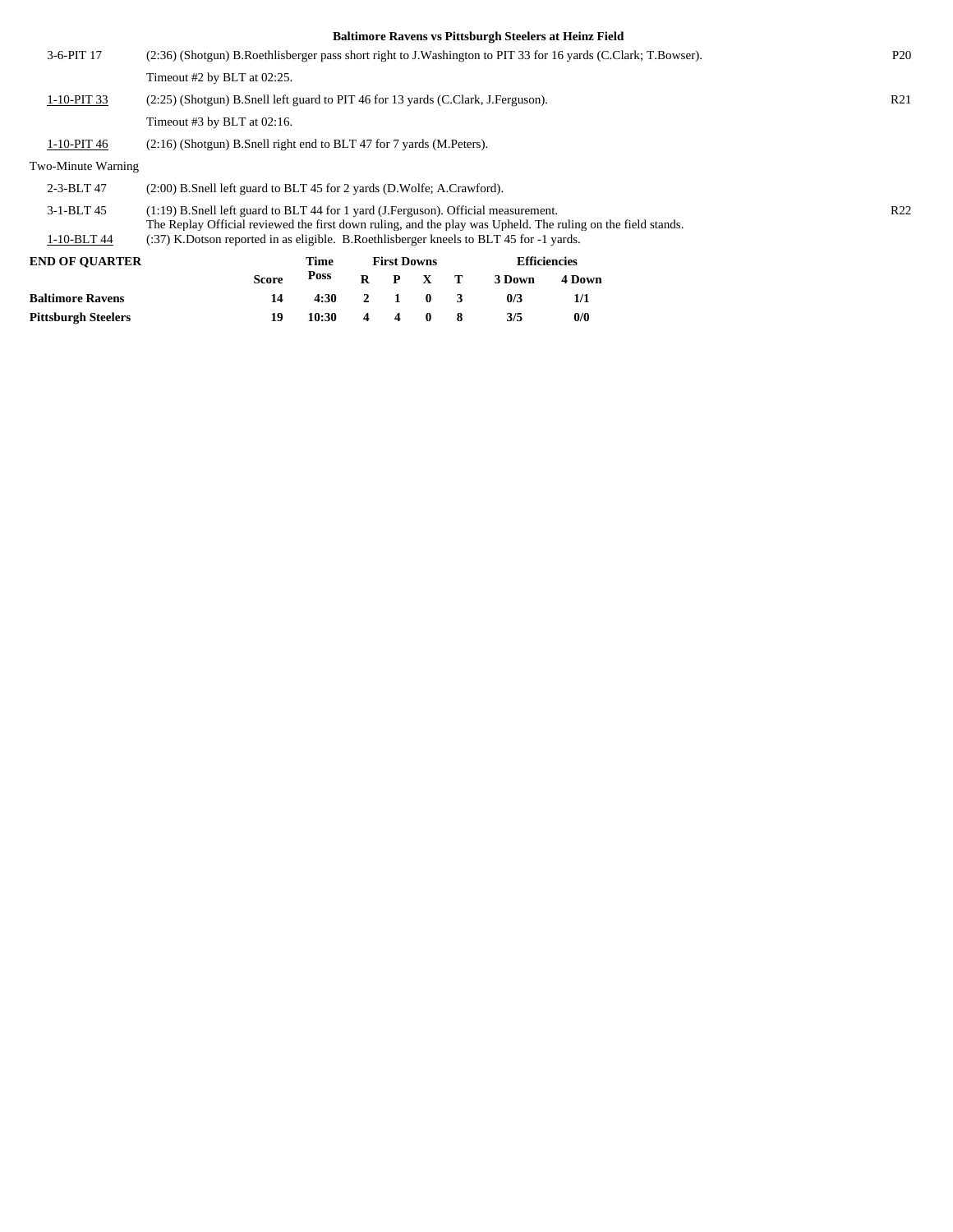## **Miscellaneous Statistics Report**

**Baltimore Ravens vs Pittsburgh Steelers**

**12/2/2020 at Heinz Field**

### **Ten Longest Plays for Baltimore Ravens**

| Yards     | Otr                                              | <b>Play Start</b> | <b>Play Description</b>                                                                                                                                                 |  |  |  |  |  |  |  |  |
|-----------|--------------------------------------------------|-------------------|-------------------------------------------------------------------------------------------------------------------------------------------------------------------------|--|--|--|--|--|--|--|--|
| 70        |                                                  | 4 1-10-BLT 30     | (3:10) (No Huddle, Shotgun) T.McSorley pass deep right to M.Brown for 70 yards, TOUCHDOWN.                                                                              |  |  |  |  |  |  |  |  |
| 39        |                                                  | 2 3-11-BLT 24     | (3:47) (Shotgun) R.Griffin right guard to PIT 37 for 39 yards (J.Haden).                                                                                                |  |  |  |  |  |  |  |  |
| 19        |                                                  | 2 3-9-PIT 23      | (1:08) (Shotgun) J.Hill right tackle to PIT 4 for 19 yards (M.Fitzpatrick).                                                                                             |  |  |  |  |  |  |  |  |
| 11        |                                                  | $1$ 2-9-PIT 15    | (3:46) (Shotgun) R.Griffin right end to PIT 4 for 11 yards (M.Fitzpatrick).                                                                                             |  |  |  |  |  |  |  |  |
| 9         |                                                  | 4 1-5-BLT 21      | (3:30) (Shotqun) T.McSorley scrambles up the middle to BLT 30 for 9 yards (R.Spillane).                                                                                 |  |  |  |  |  |  |  |  |
| 8         |                                                  | 4 3-10-BLT 25     | (12:11) (Shotgun) R.Griffin pass short middle to D.Duvernay to BLT 33 for 8 yards (Te.Edmunds).                                                                         |  |  |  |  |  |  |  |  |
| 7         |                                                  | 2 2-11-BLT 24     | (11:09) (Shotqun) R.Griffin pass short middle to M.Brown to BLT 31 for 7 yards (R.Spillane).                                                                            |  |  |  |  |  |  |  |  |
| 7         |                                                  | 3 1-10-PIT 37     | (11:16) (Shotgun) B.Bredeson reported in as eligible. R.Griffin right guard to PIT 30 for 7 yards (C.Wormley, S.Davis). PIT-<br>C. Wormley was injured during the play. |  |  |  |  |  |  |  |  |
| 7         |                                                  | 4 3-9-BLT 15      | (6:43) (Shotgun) T.McSorley pass short middle to D.Duvernay to BLT 22 for 7 yards (R.Spillane).                                                                         |  |  |  |  |  |  |  |  |
| 6         |                                                  | 1 3-23-BLT 20     | (5:15) (Shotgun) J.Hill right tackle to BLT 26 for 6 yards (M.Allen).                                                                                                   |  |  |  |  |  |  |  |  |
|           | <b>Ten Longest Plays for Pittsburgh Steelers</b> |                   |                                                                                                                                                                         |  |  |  |  |  |  |  |  |
| Yards Otr |                                                  | <b>Play Start</b> | <b>Play Description</b>                                                                                                                                                 |  |  |  |  |  |  |  |  |

| 27 |    | 2 2-7-BLT 49          | (14:23) (No Huddle, Shotgun) B.Roethlisberger pass deep left to E.Ebron to BLT 22 for 27 yards (D.Elliott). BLT-D.Elliott was |
|----|----|-----------------------|-------------------------------------------------------------------------------------------------------------------------------|
| 22 |    | 2 3-10-PIT 49         | (7:21) (No Huddle, Shotgun) B.Roethlisberger pass deep right to C.Claypool to BLT 29 for 22 yards (D.Elliott).                |
| 17 |    | 1-10-PIT 31           | (1.2) (No Huddle, Shotgun) B.Roethlisberger pass short left to A.McFarland pushed ob at PIT 48 for 17 yards (J.Smith)         |
| 16 |    | 4 3-6-PIT 17          | (2:36) (Shotgun) B.Roethlisberger pass short right to J.Washington to PIT 33 for 16 yards (C.Clark; T.Bowser).                |
| 13 | 1. | 2-8-BLT 20            | (10:59) (Shotgun) B.Roethlisberger pass short middle to B.Snell pushed ob at BLT 7 for 13 yards (C.Clark).                    |
| 13 |    | 2 2-2-BLT 21          | (6:06) (No Huddle, Shotgun) B.Roethlisberger pass short right to B.Snell to BLT 8 for 13 yards (T.Williams).                  |
| 13 |    | 4 1-10-PIT 33         | (2:25) (Shotgun) B.Snell left guard to PIT 46 for 13 yards (C.Clark, J.Ferguson).                                             |
| 11 |    | 2 2-4-BLT 16          | (13:26) (No Huddle, Shotgun) B.Roethlisberger pass short middle to J.Smith-Schuster to BLT 5 for 11 yards (M.Humphrey;        |
| 11 |    | 3 2-9-PIT 5           | (8:25) (Shotgun) B.Roethlisberger pass short left to D.Johnson to PIT 16 for 11 yards (M.Humphrey) [T.Bowser].                |
| 10 |    | $3 \quad 1 - 10 - 50$ | (2:19) (Shotgun) B.Roethlisberger pass short right to C.Claypool ran ob at BLT 40 for 10 yards. BLT-M.Peters was injured      |

|                | <b>Touchdown Scoring Information</b> |     | <b>Offense</b> |                        |   |                          | <b>Defense</b> Special Teams |           |            |          |           |             |     |                 |
|----------------|--------------------------------------|-----|----------------|------------------------|---|--------------------------|------------------------------|-----------|------------|----------|-----------|-------------|-----|-----------------|
| <b>VISITOR</b> | <b>Baltimore Ravens</b>              |     |                |                        |   |                          |                              | 0         |            | 0        |           |             |     |                 |
| <b>HOME</b>    | Pittsburgh Steelers                  |     |                |                        |   |                          |                              |           |            | 0        |           |             |     |                 |
|                | <b>Player Scoring Information</b>    |     |                |                        |   |                          |                              |           |            |          |           |             |     |                 |
|                | Club Player                          | TD. | Rush<br>TD     | <b>Rec KO TD</b><br>TD |   | <b>Punt Int TD</b><br>TD |                              | Fum<br>TD | Misc<br>TD | FG       | <b>XP</b> | 2Pt<br>Rush | Rec | 2Pt Sfty Points |
| <b>BLT</b>     | G.Edwards                            |     |                |                        | 0 | 0                        | $\mathbf{0}$                 | $\Omega$  | 0          | $\Omega$ | $\Omega$  |             |     | 6               |

| BLT | M.Brown              | $0\qquad 0$  |              | $\mathbf{1}$ | $\mathbf{0}$            | $\mathbf{0}$ | $\overline{0}$      | $\overline{0}$          | $\overline{\mathbf{0}}$ | $\overline{\mathbf{0}}$ | $\overline{\mathbf{0}}$ | $\mathbf{0}$ | $0\qquad 0$             |                         | - 6                        |
|-----|----------------------|--------------|--------------|--------------|-------------------------|--------------|---------------------|-------------------------|-------------------------|-------------------------|-------------------------|--------------|-------------------------|-------------------------|----------------------------|
|     | BLT J.Tucker         | $0\qquad 0$  |              | 0            | $\overline{\mathbf{0}}$ | 0            | $\overline{0}$      | $\overline{\mathbf{0}}$ | $\overline{\mathbf{0}}$ |                         | $0\qquad 2$             |              | $0\qquad 0$             | $\overline{\mathbf{0}}$ | $\overline{\phantom{0}}$ 2 |
|     | PIT C.Boswell        | $\mathbf{0}$ | 0            | $\mathbf{0}$ | $\mathbf{0}$            | - 0          | $\overline{0}$      | $\overline{\mathbf{0}}$ | $\mathbf{0}$            | $\overline{2}$          | $\sim$ 1                | $\mathbf{0}$ | $0\qquad 0$             |                         | - 7                        |
|     | PIT J.Smith-Schuster | $\Omega$     | $\mathbf{0}$ | $\mathbf{1}$ | $\Omega$                | 0            | $\mathbf{0}$        | $\overline{\mathbf{0}}$ | $\overline{\mathbf{0}}$ | $\overline{\mathbf{0}}$ | $\overline{\mathbf{0}}$ | $\mathbf 0$  | $\overline{\mathbf{0}}$ | $\overline{\mathbf{0}}$ | - 6                        |
| PIT | J.Haden              |              |              | $\mathbf{0}$ | $\overline{0}$          | $\mathbf{0}$ | $\sim$ 1.000 $\sim$ | $\overline{\mathbf{0}}$ | $\overline{\mathbf{0}}$ | $\overline{\mathbf{0}}$ | $\overline{\mathbf{0}}$ | $\mathbf{0}$ | $\mathbf{0}$            | $\mathbf{0}$            | -6                         |

| <b>Possession Detail</b>    | <b>First Half</b> |      | <b>Second Half</b> |       | Game           |       |  |  |
|-----------------------------|-------------------|------|--------------------|-------|----------------|-------|--|--|
|                             | <b>Visitor</b>    | Home | <b>Visitor</b>     | Home  | <b>Visitor</b> | Home  |  |  |
| Largest Lead                |                   | 6    | 0                  | 12    |                | 12    |  |  |
| Drives Leading              | 0                 |      | 0                  | 6     |                |       |  |  |
| Time of Possession Leading  | 0:00              | 5:14 | 0:00               | 18:52 | 0:00           | 24:06 |  |  |
| Largest Deficit             | -6                | $-1$ | $-12$              | 0     | $-12$          | $-1$  |  |  |
| Drives Trailing             | 4                 |      |                    | 0     | 9              |       |  |  |
| Time of Possession Trailing | 11:26             | 5:17 | 11:08              | 0:00  | 22:34          | 5:17  |  |  |
| Times Score Tied Up         |                   | 0    |                    | 0     |                |       |  |  |
| Lead Changes                |                   |      |                    | 0     |                |       |  |  |